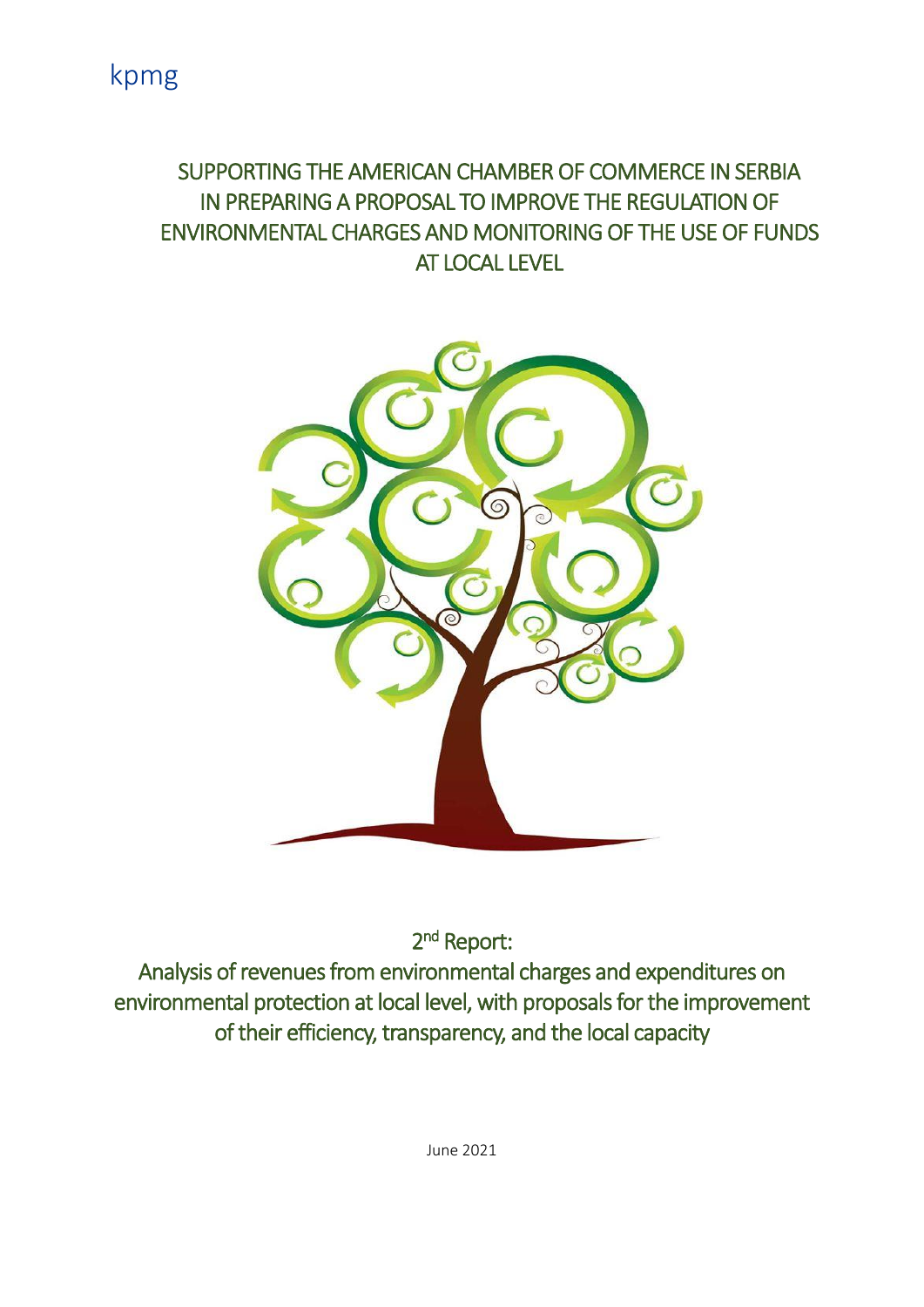In accordance with the ToR, we are here submitting our Report "The analysis of revenues from environmental charges and expenditures on environmental protection at local level, with proposals for improvement of their transparency, efficiency, and local capacity", prepared within the Project "Supporting the American Chamber of Commerce in Serbia in preparing a proposal to improve the regulation of environmental charges and monitoring of the use of funds at local level". The purpose of this Report is to inform the addressees and the beneficiaries of this Project, and the Report or its part should not be cited or referred to without our previous consent, unless it is specifically so provided in our contract for the provision of services. We do not accept any liability toward any third party which may be presented this Report or which may obtain a copy of the Report.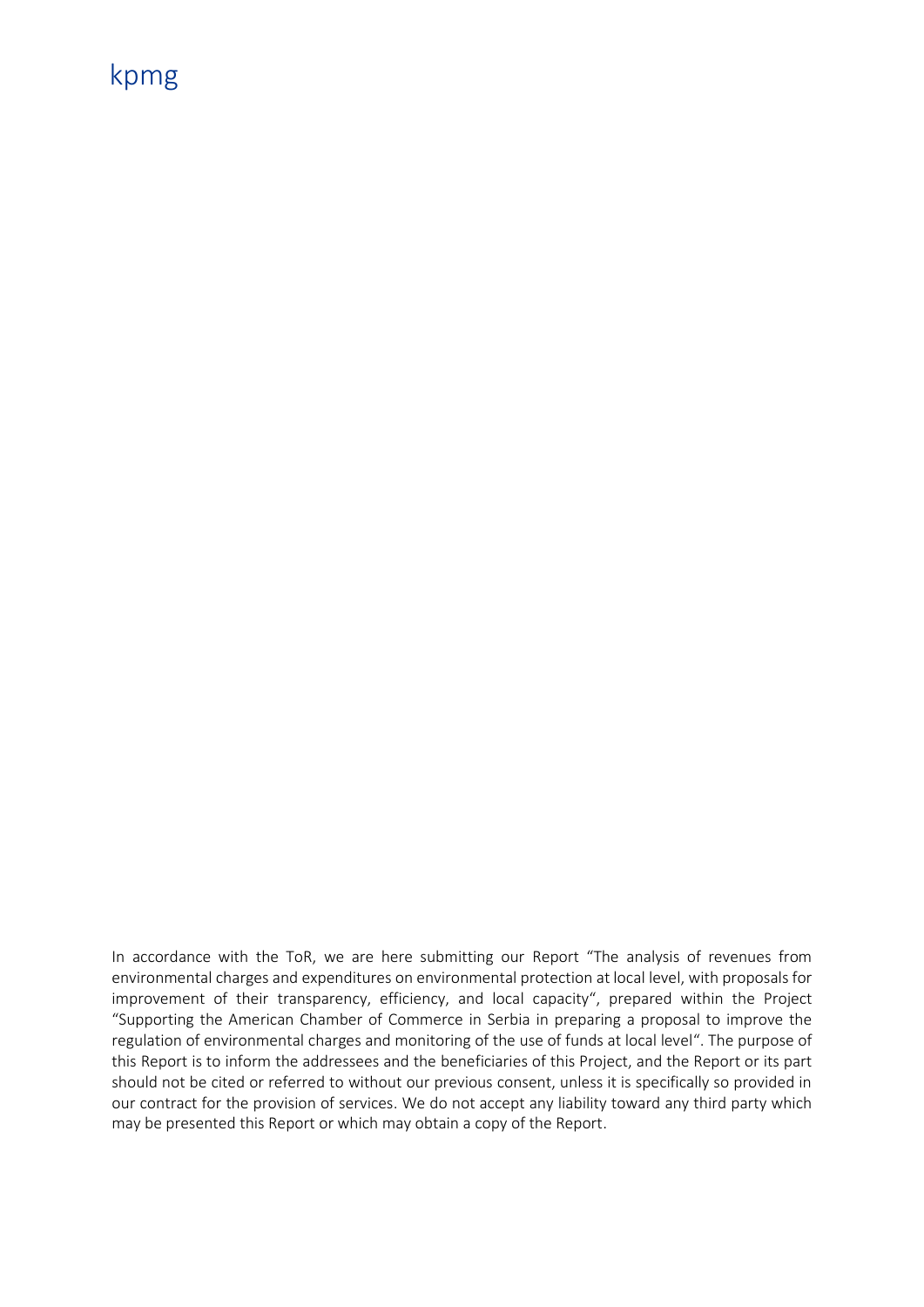### **CONTENTS**

| 1. |                                                                      |                                                                                                |  |  |
|----|----------------------------------------------------------------------|------------------------------------------------------------------------------------------------|--|--|
| 2. | ENVIRONMENTAL CHARGES AND EXPENDITURES ON ENVIRONMENTAL PROTECTION 4 |                                                                                                |  |  |
|    | 2.1.<br>2.2.                                                         | REVENUES FROM ENVIRONMENTAL AND MINING CHARGES AND EXPENDITURES ON ENVIRONMENTAL PROTECTION  5 |  |  |
| 3. |                                                                      | CHARGES FOR PROTECTED AREA USAGE AND EXPENDITURES ON PROTECTED AREA PROTECTION12               |  |  |
|    | 3.1.<br>3.2.                                                         | SCOPE, STRUCTURE, AND RELATIVE SIGNIFICANCE OF REVENUES FROM THE CHARGE                        |  |  |
| 4. |                                                                      |                                                                                                |  |  |
|    |                                                                      |                                                                                                |  |  |
|    |                                                                      |                                                                                                |  |  |
|    |                                                                      | <b>ANNEX 3: THE BASE FOR PAYMENT OF CHARGE FOR PA USAGE</b>                                    |  |  |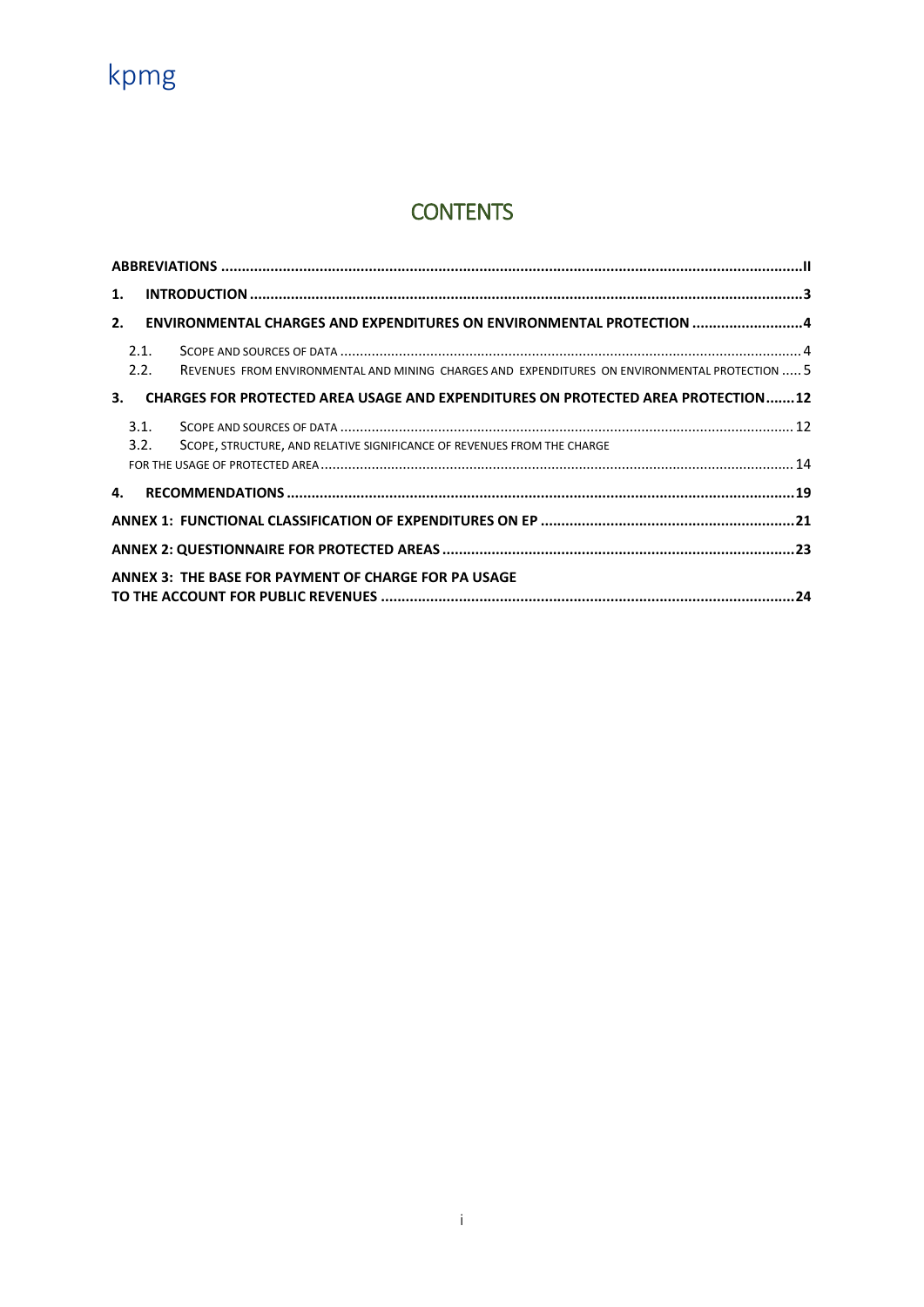### <span id="page-3-0"></span>Abbreviations

- EP Environmental protection LoC Law on Charges for Usage of Public Goods, *Official Gazette of RS*, Nos 95/2018 and 49/2019.
- PA Protected area
- LSGU Local self-government unit
- MEP Ministry responsible for environmental protection<br>CEP Charges for environmental pollution, sharges for a
- Charges for environmental pollution: charges for emissions of SO2, NO2, particulate matter (PM), and waste production or disposal, charges for ozone-depleting substances (ODS), and charge for polyethylene bags
- CEPI Charge for environmental protection and improvement
- CUMRR Charge for usage of mineral resources and reserves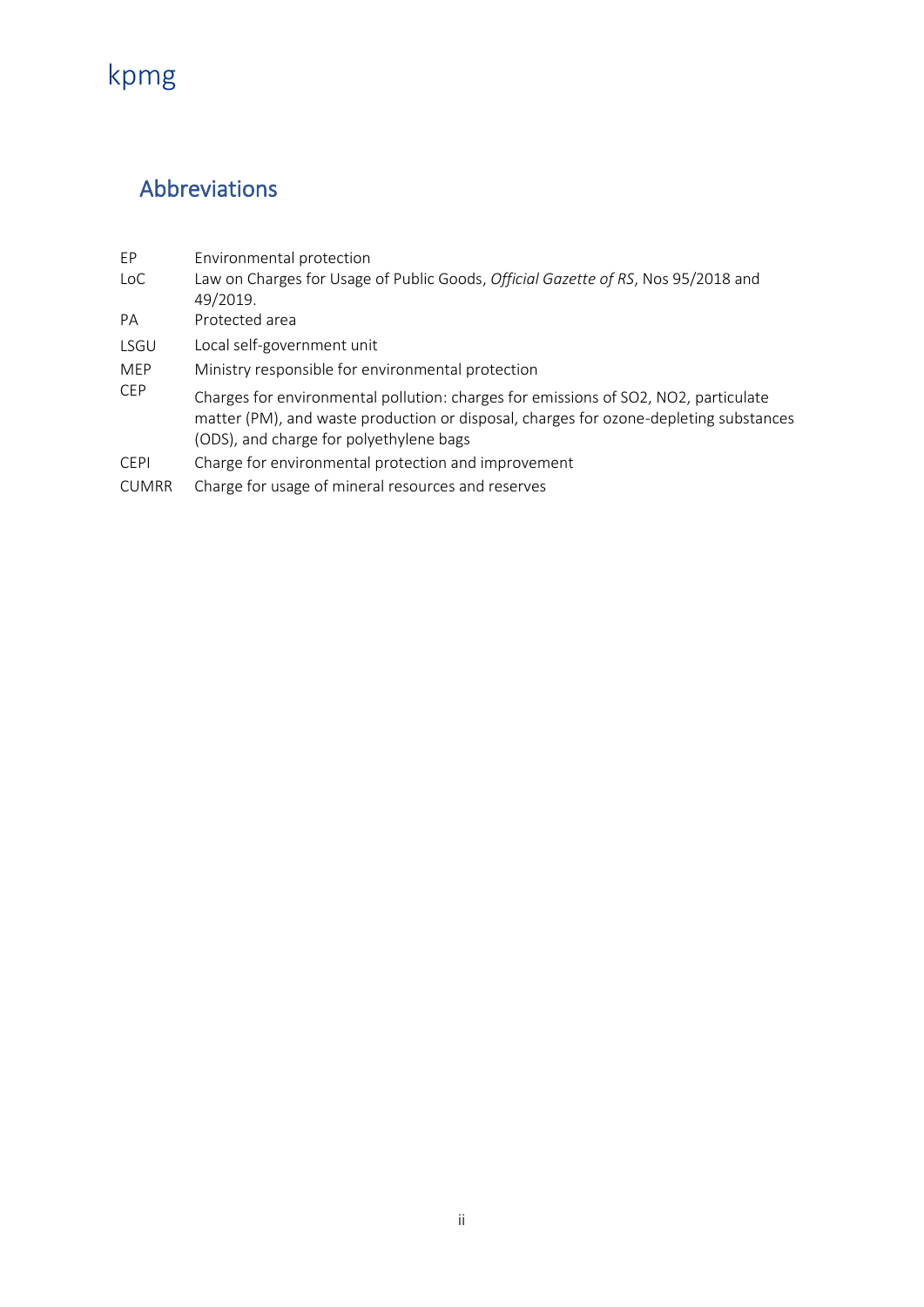### <span id="page-4-0"></span>1. Introduction

This Report has been prepared for the American Chamber of Commerce in Serbia to support the analysis and preparation of a proposal for the improvement of transparency, efficiency, and local capacity in management of revenues from environmental charges and expenditures on environmental protection.

The analysis whose findings are included in this Report had two main goals.

First goal was to check the availability and quality of the data about revenues and expenditures related to environmental protection (EP) at the level of local self-government units (LSGUs), and at the level of protected area management bodies.

The second goal was to, at the example of ten LSGUs and the management bodies of ten protected areas (PAs) draw conclusions about the relevant significance and structure of revenues from environmental and mining charges which, either entirely or in part, belong to the budget of the LSGU, and/or the PA management body.

The first part of the Report presents the findings of the analysis of revenues from environmental and mining charges which either entirely or in part belong to the budget of the local self-government unit (LSGU), and the findings of the analysis of relative significance and structure of expenditures on environmental protection at the example of ten LSGUs.

The second part of the Report includes an overview of answers to the Questionnaire submitted by the management bodies of ten protected areas (PAs) relating to the level and structure of revenues from charges for the usage of PAs and their relative significance in financing the expenditure on PA protection.

The last Chapter of the Report covers recommendations for increasing the efficiency of the entire system, improving the transparency and consistency of the records of revenues from environmental charges and expenditures on environmental protection, and necessary strengthening of relevant capacity of local self-government units.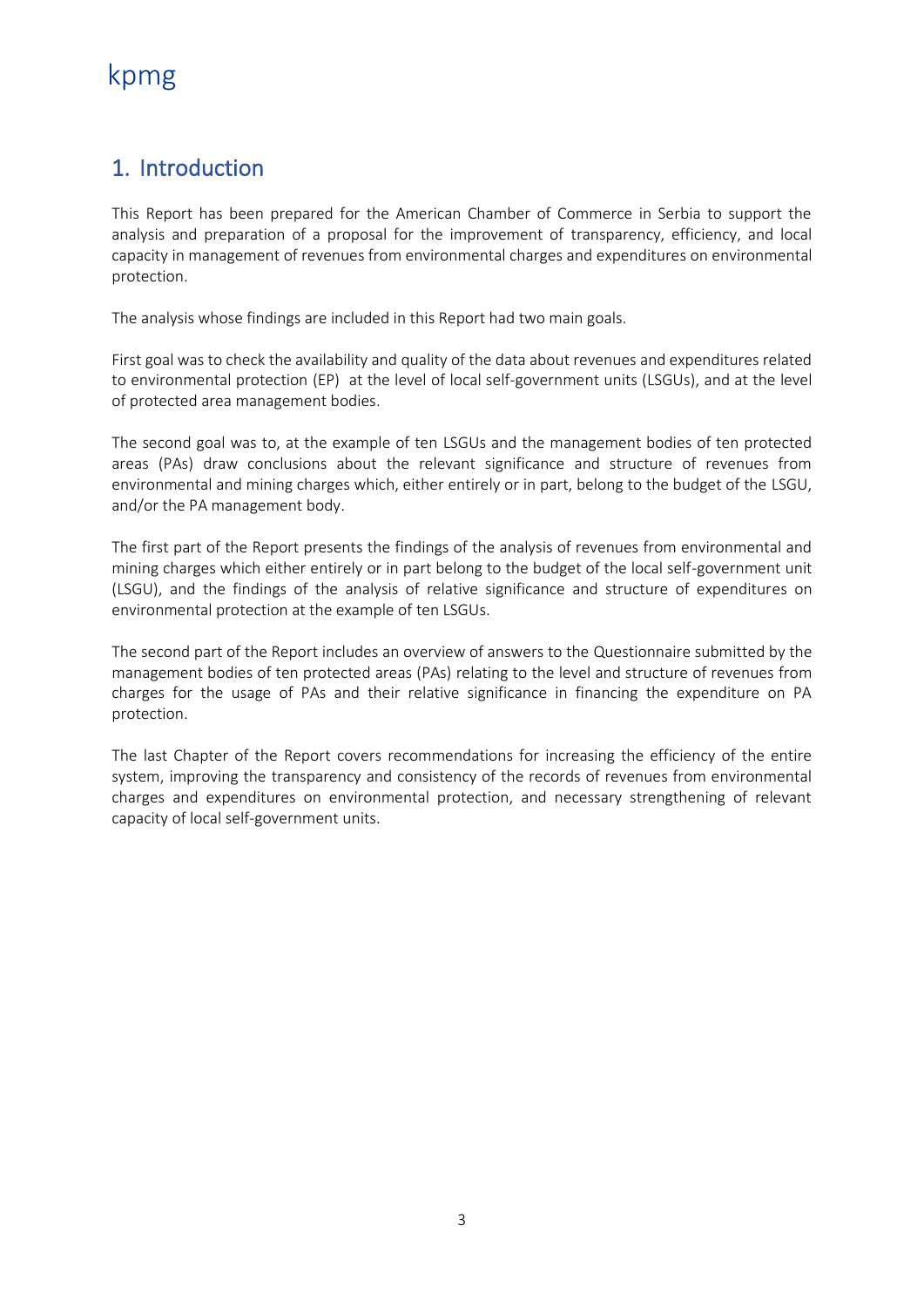### <span id="page-5-0"></span>2. Environmental charges and expenditures on environmental protection

### <span id="page-5-1"></span>2.1. Scope and sources of data

Within the environmental charges defined by the Law on Charges for the Usage of Public Goods<sup>1</sup> (LoC), the analysis of revenues covers charges for environmental pollution and charges for environmental protection and improvement as the only charges whose revenues either entirely or in part belong to the budget of the LSGU (hereinafter: environmental charges).

Charge for environmental pollution (CEP) include charge for the emissions of SO2, NO2, particulate matter, and waste production or disposal, charge for ozone-depleting substances and for plastic bags other than biodegradable ones. The LSGU budgets receive 40% of the revenues from CEP.

Charge for environmental protection and improvement (CEPI) basically consists of two different charges: one is payable for carrying out some specific activities which affect the environment, and the other is payable for the transport of dangerous matter from industry. A feature shared by these charges is that collected revenues entirely belong to the LSGU in whose territory these activities are carried out, or dangerous matter is taken over for transport.

Moreover, the analysis covered revenues from charge for the usage of mineral resources and reserves (CUMRR or mining charges). CUMRR is charged for the exploitation of nine categories of minerals as defined by LoC. Considering that the exploitation of minerals always has the greatest negative effect on the environment in immediate vicinity of the exploitation field, 40% of revenues from CUMRR belongs to the budget of the LSGU in whose territory the exploitation takes place. In other words, the level of the LSGU revenues from this charge is indicative of the scope of this type of impact on the environment, on one hand, and the need for higher investments in environmental protection, on the other hand.

The source of data for data analysis is the Ministry of Finance, Treasury Administration.

Expenditures on EP were analysed based on the data covering annual accounts of the budgets of selected LSGUs. According to the functionality of revenue classification<sup>2</sup>, expenditures on EP are classified in the following six groups:

- 51 Waste management;
- 52 Wastewaters management;
- 53 Pollution reduction;
- 54 Protection of flora and fauna and landscape;
- 55 Environmental protection research and development;
- 56 Environmental protection not classified elsewhere.<sup>3</sup>

The analysis covered ten LSGUs, specifically: Apatin, Belgrade, Bor, Vrbas, Kikinda, Kruševac, Niš, Novi Sad, Pančevo, and Surdulica.

<sup>1</sup> *Official Gazette of RS*, Nos 95/2018 and 49/2019.

<sup>2</sup> Rulebook on standard classification and chart of accounts for the budget system, *Official Gazette of RS*", Nos 16/2016 , ..., 19/2021.

<sup>&</sup>lt;sup>3</sup> Enclosed to this Report is the coverage of each of these categories.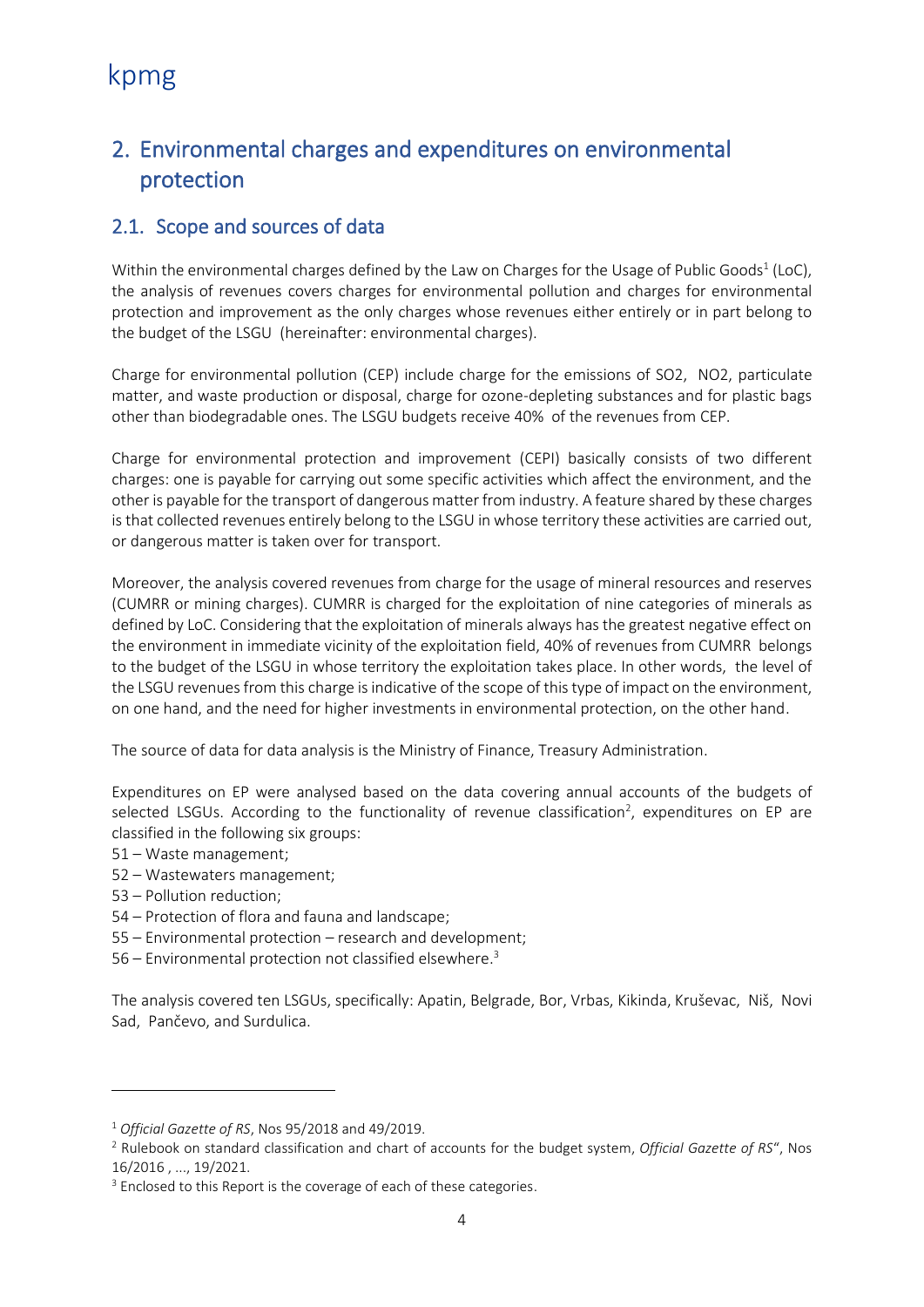Since annual accounts of the LSGU budgets for 2020 were not available at the time this Report was prepared<sup>4</sup>, the analysis of expenditure was possible only based on the data for 2019. That is also why the revenues were, for the sake of comparability, analysed for 2019 only. Besides, because of the implications of Covid-19 pandemic, 2020 was not a typical year –from the perspective of revenues or that of expenditures.

### <span id="page-6-0"></span>2.2. Revenues from environmental and mining charges and expenditures on environmental protection

Besides differences in budget policy, their size, position, and the level of economic development have a significant impact on the differences in the level and structure of revenues and expenditures in the selected LSGUs shown in Table 1. Therefore, the analysis shown further in the text is based on relative indicators which are mutually comparable.

|             | <b>Revenues</b> |                                                         |              | <b>Expenditures</b> |              |
|-------------|-----------------|---------------------------------------------------------|--------------|---------------------|--------------|
| <b>LSGU</b> | <b>CEPI</b>     | Environmental<br>and mining<br>charges,<br><b>Total</b> | <b>Total</b> | EP                  | <b>Total</b> |
| Apatin      | 23.3            | 23.5                                                    | 1,204.5      | 19.0                | 1,199.9      |
| Belgrade    | 270.0           | 2,025.0                                                 | 119,944.0    | 1,352.6             | 108,987.6    |
| Bor         | 151.3           | 520.6                                                   | 2,120.2      | 242.6               | 2,348.6      |
| Vrbas       | 14.6            | 18.8                                                    | 1,405.6      | 77.6                | 1,537.6      |
| Kikinda     | 23.5            | 331.7                                                   | 2,561.9      | 191.5               | 2,611.4      |
| Kruševac    | 9.3             | 9.7                                                     | 3,437.8      | 101.2               | 3,312.6      |
| Niš         | 38.8            | 42.0                                                    | 9,320.2      | 178.3               | 8,659.2      |
| Novi Sad    | 113.3           | 121.1                                                   | 23,634.4     | 1,972.5             | 25,008.2     |
| Pančevo     | 321.0           | 345.8                                                   | 5,207.5      | 568.9               | 5,280.1      |
| Surdulica   | 10.0            | 12.3                                                    | 751.3        | 70.4                | 904.1        |
| Ukupno      | 975.1           | 3,450.6                                                 | 169,587.5    | 4,774.6             | 159,849.3    |

Table 1 Revenues and expenditures in selected LSGUs in 2019, in RSD Mil.

Source: for revenues – Ministry of Finance, Treasury Administration; for expenditures – annual accounts of the budgets of selected LSGUs, for 2019

The two figures below show relative significance of selected environmental and mining charges in the total revenues of selected LSGUs, and relative significance of revenues from individual charges in the total revenues from environmental and mining charges.

Environmental and mining charges have the best relative revenue significance in Bor (as much as 25% of total revenues), Kikinda (13%), and Pančevo (7%). In Apatin, Belgrade, and Surdulica, the revenues from these charges account for 2% of total revenues, and in the remaining LSGUs they are about 1% or less than that.

<sup>4</sup> Deadline for adoption and publication of 2020 annual accounts of LSGU budgets is 30 June 2021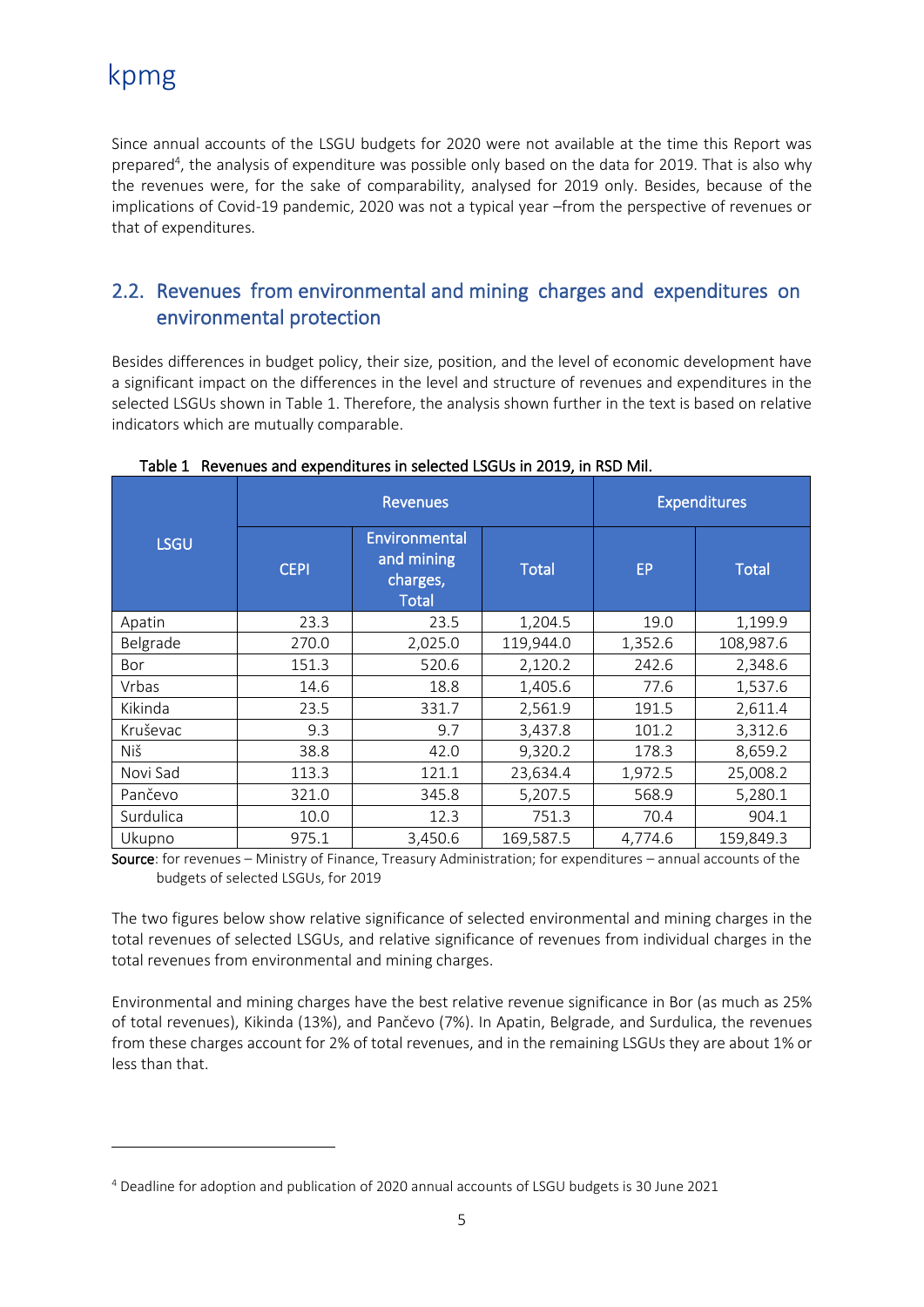Revenues from mining charges are a dominant part of revenues from charges in Bor and Kikinda. It is only in Belgrade that revenues from the charge for environmental pollution is relatively most significant (67% of the total revenues from environmental and mining charges), while in all other selected LSGUs relatively highest revenues come from the charge for environmental protection and improvement.



Figure 1 Relative significance of environmental and mining charges in the total revenues of LSGUs in 2019

Source: Calculations made by the Author





Source: Calculations made by the Author

Besides in Belgrade, the LSGUs in which revenues from pollution charges are relatively significant in the structure of revenues from environmental and mining charges include Vrbas (23%), Surdulica (19%), Pančevo (7%), and Kruševac (4%).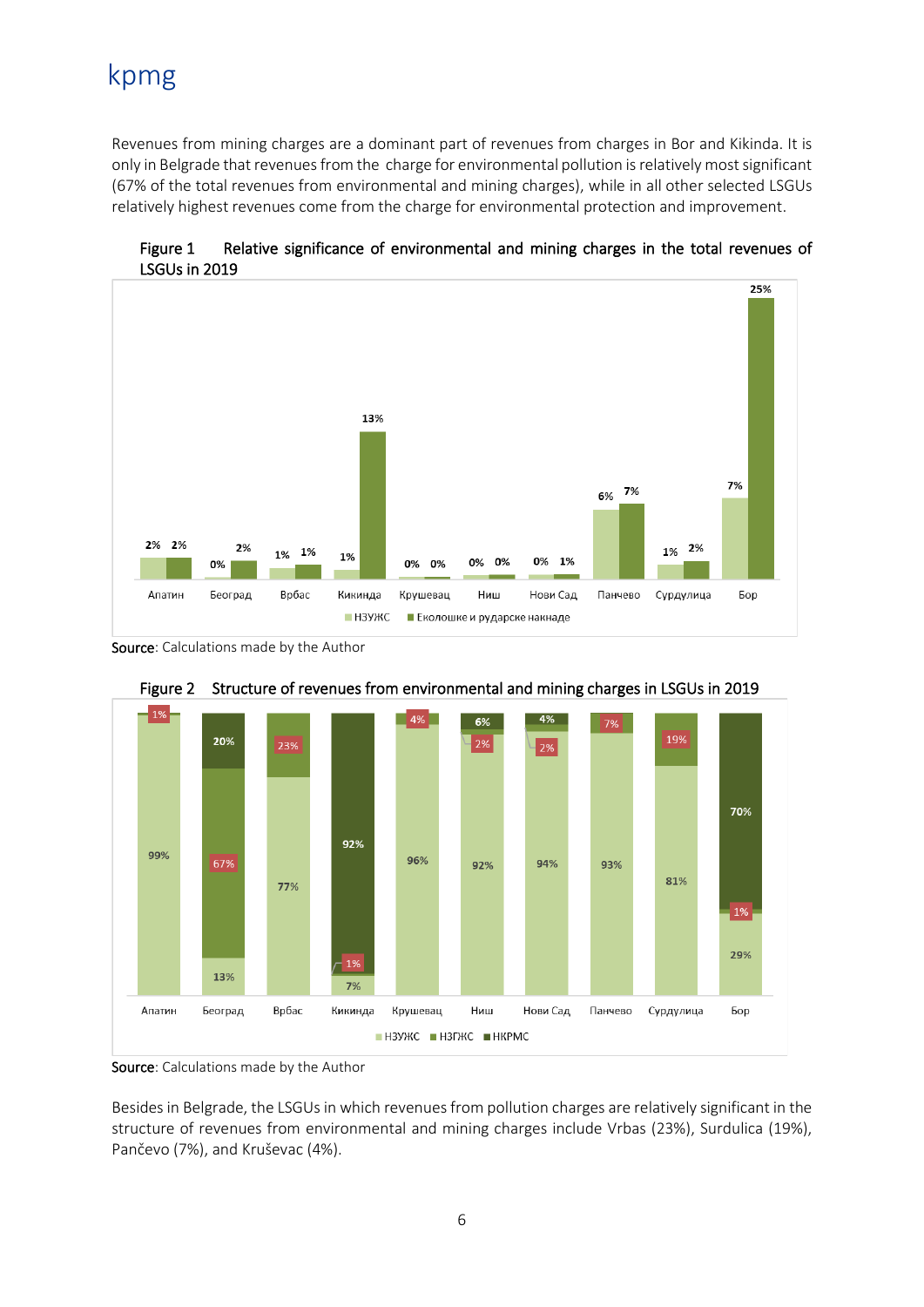Charge for environmental protection and improvement is relatively most significant in the total revenuesfrom environmental and mining chargesin Apatin (as much as 99% of the total revenues from here observed charges). It makes up over 90% of the total revenues from environmental and mining charges in Kruševac, Niš, Novi Sad, and Pančevo.

The analysis of the data from annual accounts for 2019 budgets of selected LSGUs revealed numerous inconsistencies in the allocation of expenditures in accordance with functional classification. Namely, the purpose of functional classification is to allow that the expenditures of different organisational parts of the public administration, arisen within the implementation of different programmes, are shown in the framework of one and the same intended use. An overview of the selected LSGUs' annual accounts uncovers a number of essential facts.

Not all LSGUs show their totalled data about expenditures in accordance with functional classification. In the sample of the LSGUs which are here selected, this was done by Kikinda, Kruševac, Novi Sad, and Pančevo. Data about the total expenditures on EP in other observed LSGUs is the result of expenditure analysis across the programmes which have a functional classification code within their framework.

- (1) Cataloguing of expenditures in accordance with functional classification is not done in a uniform manner and thus it happens that one and the same type of expenditures is classified as expenditure on EP in some LSGUs and as expenditure in some different functional category in other LSGUs. A good illustration for this is expenditure on so-called zoo-hygiene which, among other things, include the taking care of stray cats and dogs. In a number of LSGUs those expenditures, which include even the expenditures on dog bite damages (Niš), are classified in category 5 EP, and in some other they are classified in category 6 – Housing and community affairs.
- (2) Expenditure analysis has been made considerably more difficult by the fact that it is impossible to directly process the data from budget annual account which are, as a rule, published to be processed in an unstructured, often unsearchable, PDF format. Public availability of data contained in the planned budget and its execution, in a format which allows direct data processing, became critically important when programme budgeting was introduced. Considering that programme budgeting involves the presentation of planned/executed expenditures for each individual programme, both budget law/decisions and annual accounts are documents of couple hundred pages. When data are not given in a format which allows direct processing, the introduction of budget programming leads to a decrease of transparency instead of increasing it. Namely, providing so many details without the possibility to apply data search and processing tools discourages, and to a large extent prevents, both the general population and the experts in the field, to make any analysis of the planned or executed budget.

This is also the reason why the data presented in the two Figures below need to be taken with reservations. Namely, it was impossible, within the deadline specified for the development of this Report to, with absolute certainty, establish whether all observed LSGUs have fully applied a suitable approach for the classification of all expenditures presented in all the programmes in their annual accounts. This Report therefore covers the classification of expenditures as the LSGUs showed them in their annual accounts, considering that any remedy of individually noted inconsistencies in the classification of expenditures on EP could result in greater inconsistencies if all other programmes are not reviewed and the latter would practically mean the development of new annual accounts of the selected LSGUs' budgets, which goes far beyond the scope of the ToR.

On the other hand, and bearing in mind overall goals of the analysis presented in this Report, the mere noting of above-mentioned inconsistencies is one of the results of the analysis.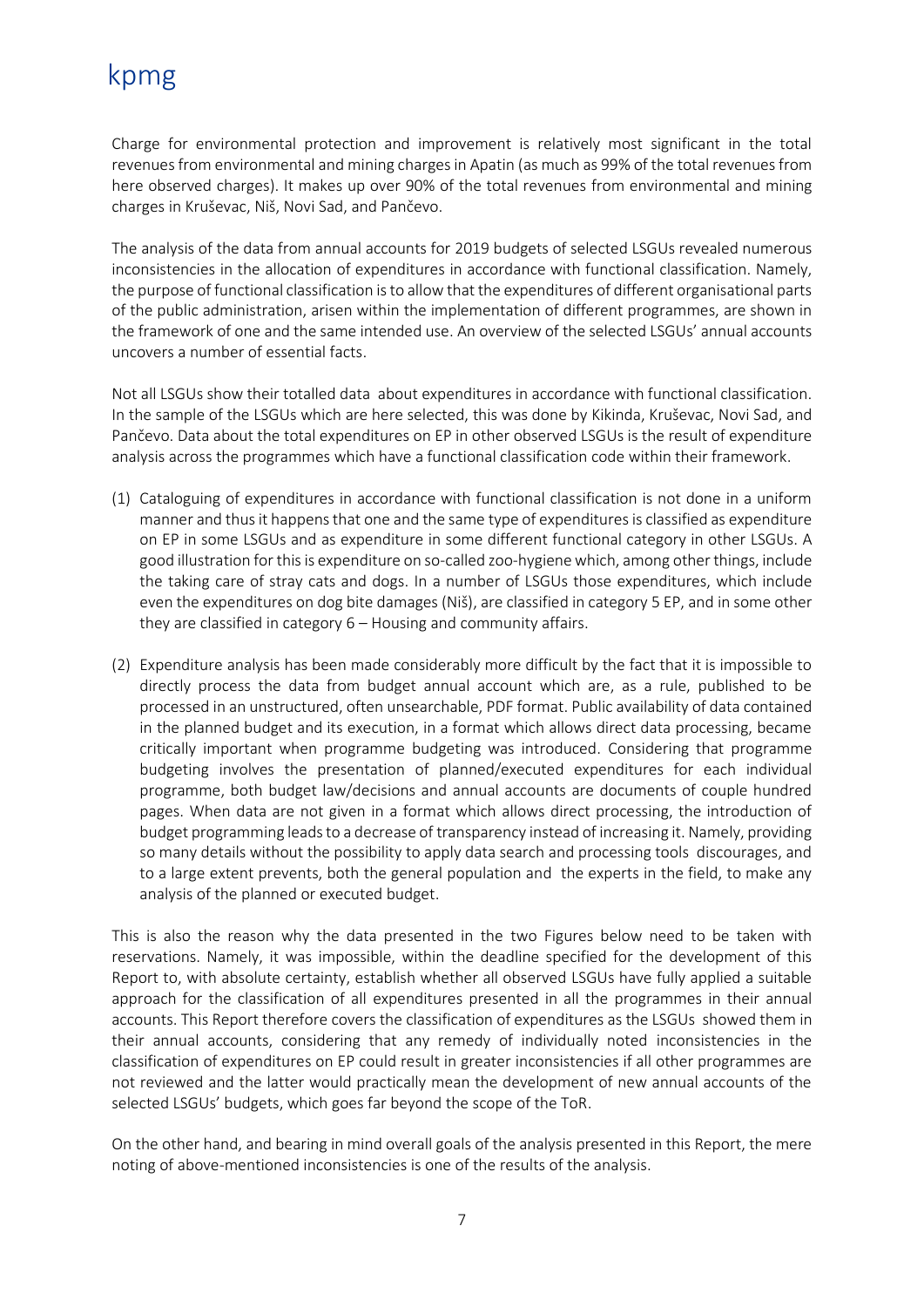Taking into account the presence of inconsistencies in presenting the expenditures on environmental protection, the data from the selected LSGUs' annual accounts indicate that total expenditures on EP in the observed LSGUs varied in the range from significant 10.8% of total expenditures in Pančevo, to modest 1.2% of total expenditures in Belgrade. What all observed LSGUs share, however, is the fact that expenditures on pollution reduction in total expenditures in the observed LSGUs are insignificant. These expenditures are relatively most significant in Kikinda and Bor (0.4% of total expenditures), in Belgrade they account for 0.1% of total expenditures, and in the remaining observed LSGUs the expenditures classified as expenditures on pollution reduction are either at that same level or close to zero.



Figure 3 Relative significance of LSGUs' expenditures on environmental protection in 2019

Source: Calculation made by the Author



Figure 4 Structure of the LSGUs' expenditures on environmental protection in 2019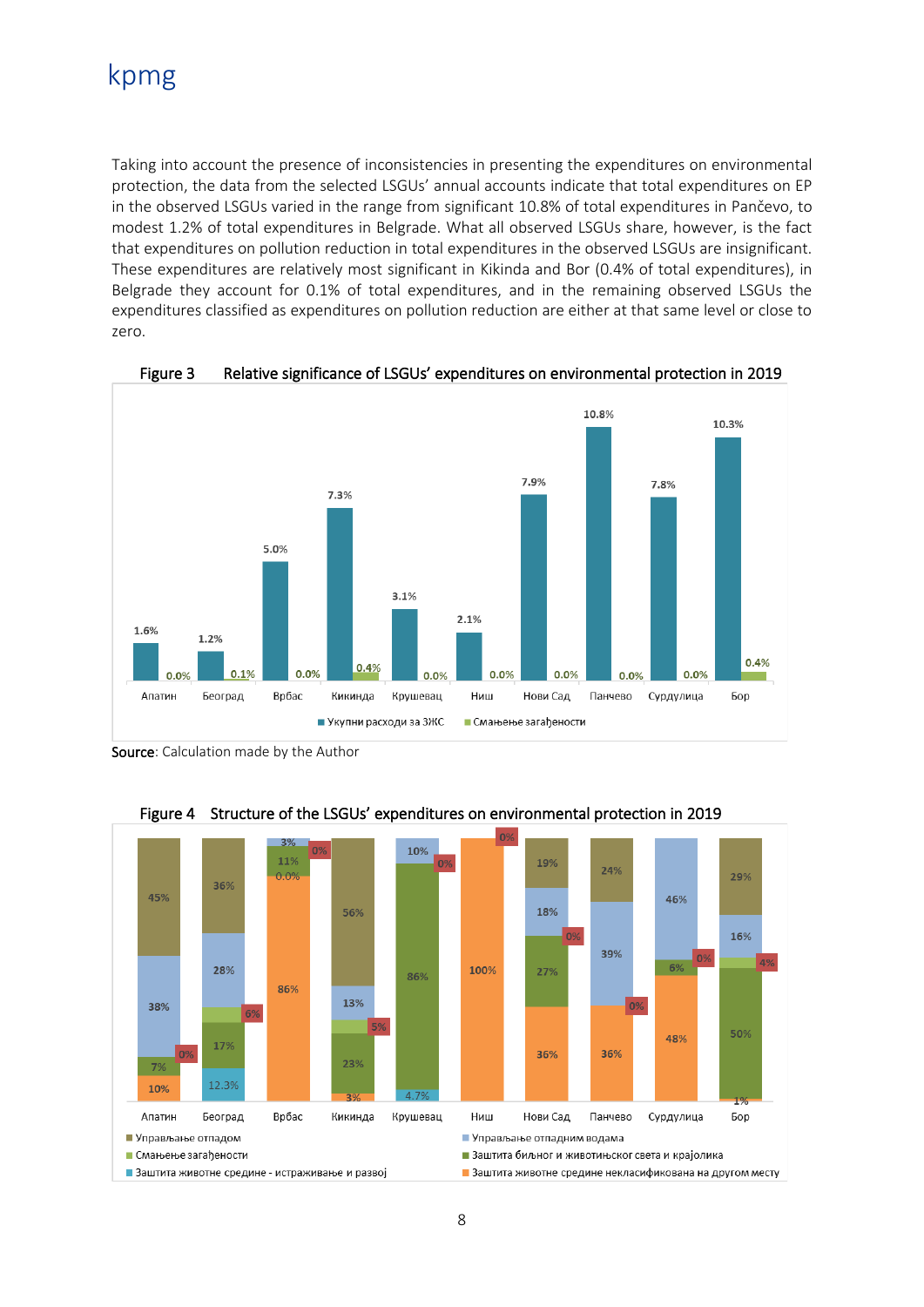#### Source: Calculation made by the Author

In most of the observed LSGUs (4), expenditures unclassified elsewhere predominate in the expenditures on EP (in Niš they account for as much as 100% of all expenditures on EP). Then follow expenditures on waste management (3 LSGUs), and then expenditures on the protection of flora and fauna and landscape (2 LSGUs in which expenditures on green space development predominate within these expenditures), while in one LSGU (Pančevo) expenditures on waste water management are the most significant.

Expenditures on pollution reduction are present in three of the observed LSGUs (Belgrade, Kikinda, and Bor), and expenditures on EP – research and development, are present in two of the observed LSGUs (Belgrade and Kruševac).

The Figure below shows expenditures on EP on a dinar of revenues obtained from environmental and mining charges.

Numbers in the Figures, therefore, show how many dinars of expenditures on EP were executed per a dinar of revenues from environmental and mining charges. For example, the number 0.5 in Figure 5 for Bor means that 0.5 dinars of expenditures on EP were made on 1 dinar of revenues from environmental and mining charges. Number 16.3 for Novi Sad in that same Figure means that 16.3 dinars were spent on EP for every dinar of revenues from environmental and mining charges.





Source: Calculation made by the Author

Numbers in Figure 6 show how many dinars of expenditures on pollution reduction were realised for a dinar of revenues from environmental and mining charges, i.e. on a dinar of the sum of revenues from charge for environmental protection and improvement and pollution charge. These numbers explain why it is widely believed that LSGUs do not use the funds obtained from environmental charges for EP, considering that general population do not make a distinction between expenditures on EP and expenditures on pollution reduction.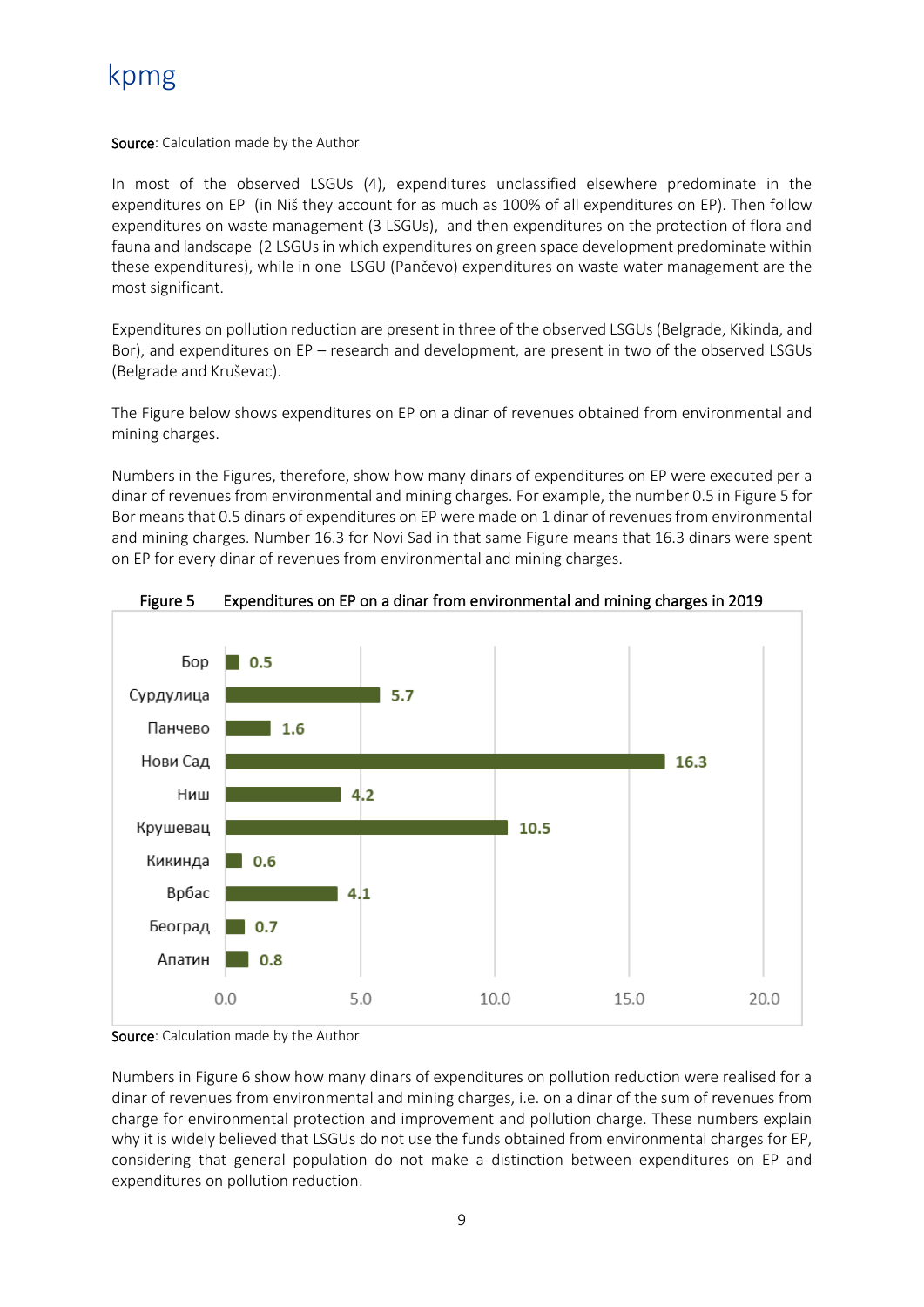Not a single one of the observed LSGUs invests less than 0.4 dinars into expenditures on pollution reduction on a dinar of revenues from all environmental and mining charges, and neither on a dinar of revenues which are exclusively obtained from environmental charges. Even though this picture might be produced by erroneous classification of expenditures, that error in itself reveals the extent in which this type of investments into EP are neglected.

It is also necessary to point out that the sole purpose of the comparison shown in Figures 5 and 6 is to explain the dissatisfaction of environmental charge payers and their desire that the expenses they have on paying the environmental charges are the funding source for LSGUs' pollution reduction programmes (so-called specific-purpose spending).

The nature of a well-designed system of environmental charges, however, is corrective rather than fiscal. In other words, a system of environmental charges is supposed to make the polluters reduce the emission of the pollution which is a side-effect of their business activities. Even though it cannot be avoided that some specific business activities have a negative impact on the environment, this impact also, and for the most part, depends on the technology that is used and the organisation of work. This is to say that a well-designed system of environmental charges encourages the polluters to choose such technologies and organisation of work which reduce the negative impact on the environment. Such system is possible only if the level of charges depends on the level of pollution emitted through a specific activity.



#### Figure 6 Expenditures on pollution reduction on a dinar of environmental and mining charges in 2019

#### Source: Calculation made by the Author

Accordingly, a well-designed system of environmental charges should not be seen as a funding source for EP programmes or any other programmes. Namely, revenues should in general decrease if the system is effective and diminishes the payers' negative environmental impact. At the same time, this means that, considering that not all pollution sources can be covered by the system of charges,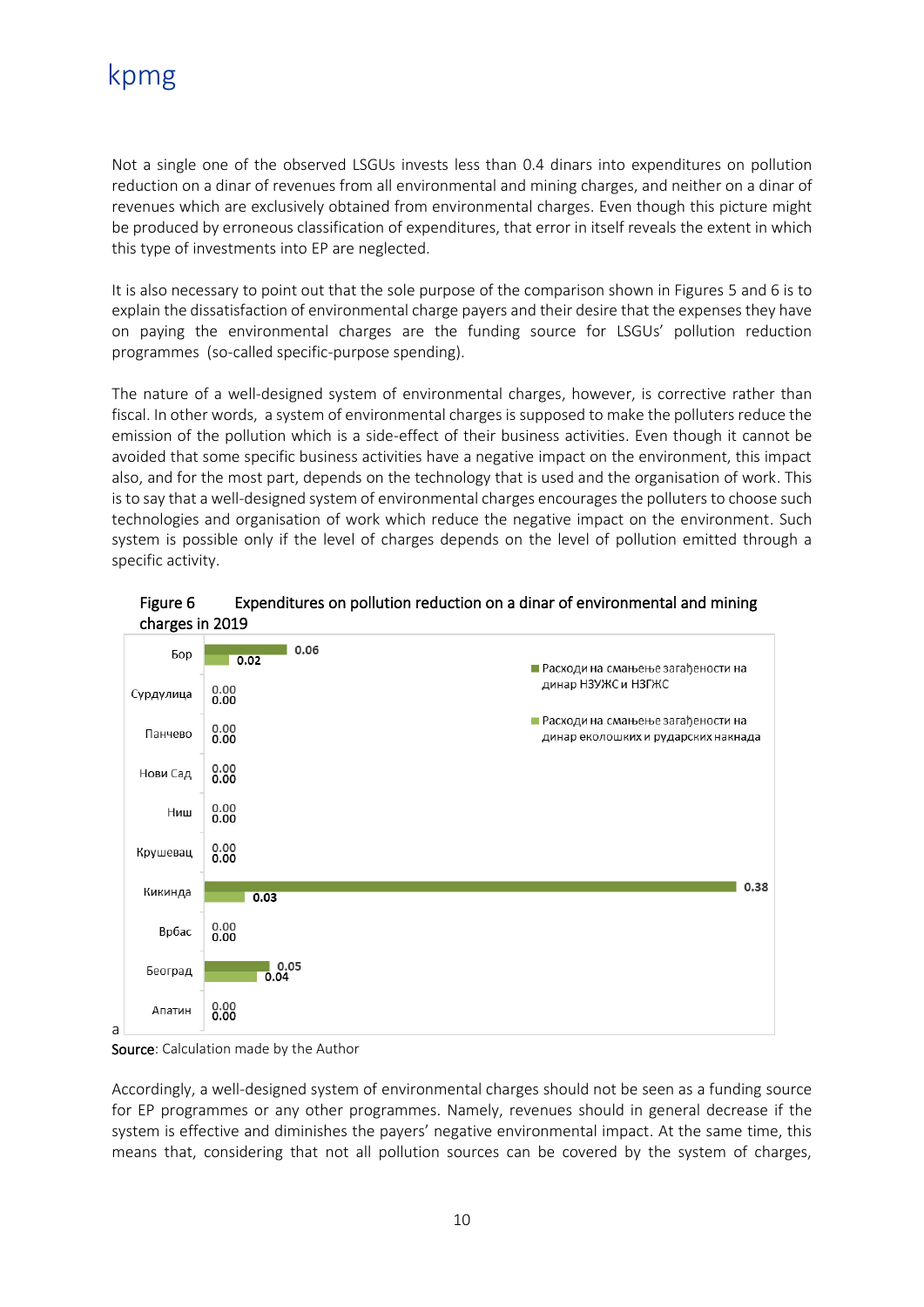expenditures on pollution reduction should go beyond the revenues from environmental pollution charge.

In the present system of environmental charges, the charge for environmental protection and improvement is not an effective instrument neither from the corrective perspective nor from the fiscal perspective. It is essentially a hidden tax (parafiscal) since the level of liability does not depend on the payer's level of emission. That is why it cannot have a corrective effect (payers pay a specified amount regardless of the environmental impact they actually have). On the other hand, because of the payers' constant (justifiable) dissatisfaction and the consequential frequent changes in the way it is administered, this charge cannot be a stable source of income in the long term.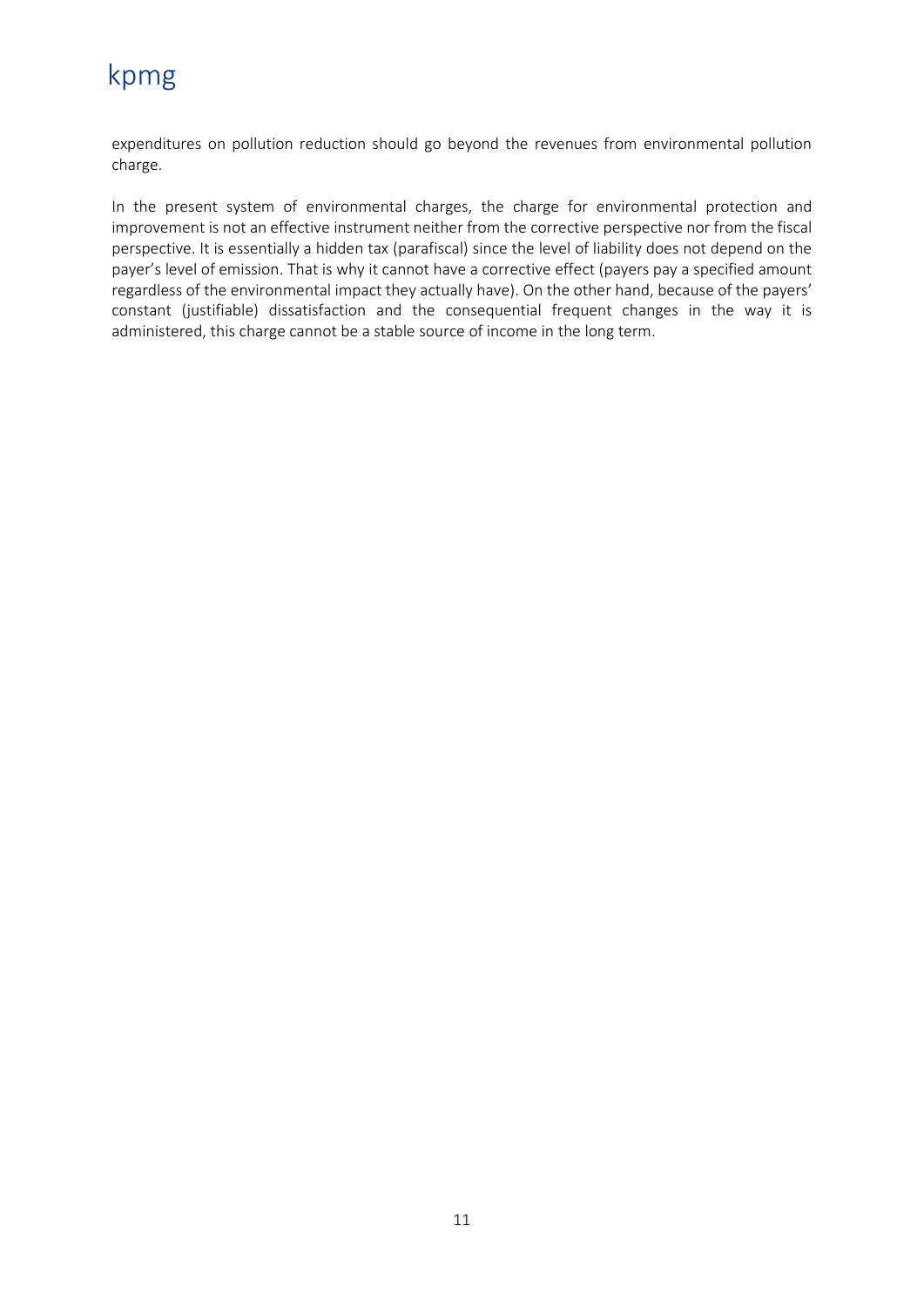### <span id="page-13-0"></span>3. Charges for protected area usage and expenditures on protected area protection

### <span id="page-13-1"></span>3.1. Scope and sources of data

The analysis of revenues from charge for the usage of protected area and expenditures on the protection of protected area covered ten protected areas presented in Table 2.

| Name and type of the protected area              | Management body                                                                           |  |  |
|--------------------------------------------------|-------------------------------------------------------------------------------------------|--|--|
| "Đerdap" National Park                           | Đerdap National Park Public Enterprise, Donji Milanovac                                   |  |  |
| "Fruška gora" National Park                      | Fruška gora National Park Public Enterprise, Sremska<br>Kamenica                          |  |  |
| "Tara" National Park                             | Tara National Park Public Enterprise, Bajina Bašta                                        |  |  |
| "Kopaonik" National Park                         | Kopaonik National Park Public Enterprise with Unlimited                                   |  |  |
|                                                  | Liability, Kopaonik                                                                       |  |  |
| "Radan" Nature Park                              | Srbijašume Public Enterprise for Forest Management                                        |  |  |
| "Stara planina" Nature Park                      | Srbijašume Public Enterprise for Forest Management                                        |  |  |
| "Šargan – Mokra Gora" Nature Park                | Nature Park Limited Liability Company, Mokra Gora                                         |  |  |
| "Uvac" Special Nature Reserve                    | Rezervat Uvac Limited Liability Company, Nova Varoš                                       |  |  |
| "Vlasina"<br>Outstanding<br>Natural<br>Landscape | Tourist Organisation of Surdulica Municipality                                            |  |  |
| "Đavolja Varoš" Nature Monument                  | Planinka Stock-Company for Natural Spas, Tourism,<br>Catering, and Production, Kuršumlija |  |  |

Table 2 Overview of analysed protected areas and their management bodies<sup>5</sup>

Considering that charge for protected area usage is paid directly to the management body, rather than to the payment account for public revenues, data on revenues from this charge are not available to the Ministry of Finance, Treasury Administration. Moreover, even though this is a public revenue defined by LoC, it is not specified in what manner management bodies are to report about the revenues obtained from this charge or how these funds are spent.

That is why the data required for the analysis were collected in two different ways.

The first way was the search of publicly available data on the financial health of the management body's business. This includes financial reports of the management bodies which are public enterprises or companies, or - for tourist organisations founded by the municipality - annual accounts of the municipality budget.

The second way included the delivery of a summarised questionnaire to the management bodies of selected protected area<sup>6</sup> which, among other things, contain the questions relating to the level of

<sup>&</sup>lt;sup>5</sup> Information about the PA management bodies are taken over from the Central Register of Protected Natural Resources kept with the Institute for Nature Conservation of Serbia.

<https://www.zzps.rs/wp/pdf/centralniregistar/2020%203%20Pregled%20zasticenih%20podrucja%20Srbije.pdf> <sup>6</sup> See the content of the Questionnaire in Annex 2 to this Report.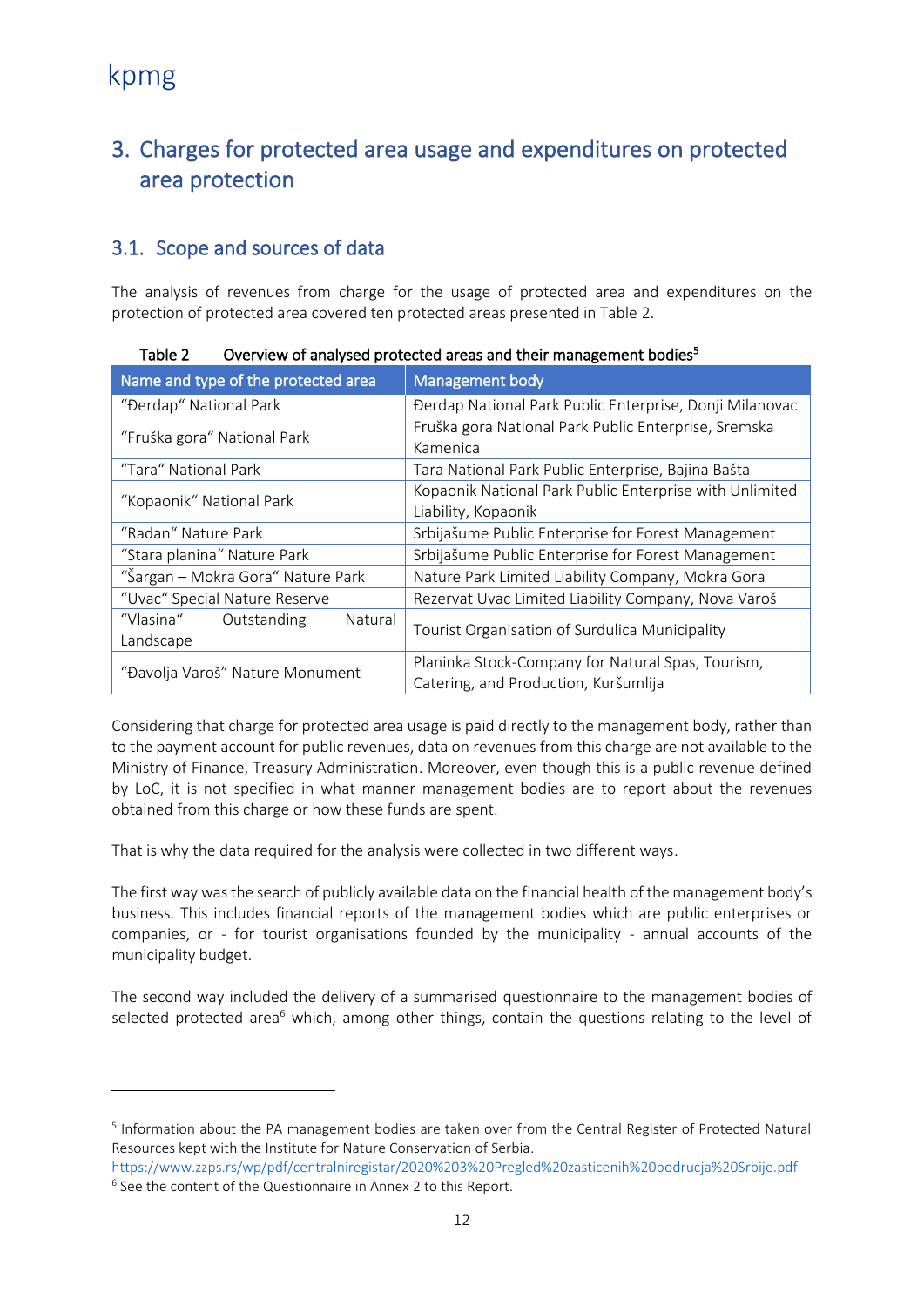collected charges for protected area usage, for different charging bases as specified in LoC<sup>7</sup>, and their significance in the financing of expenditures on PA protection.

The first way, i.e., the search of publicly available data on management body's business, did not produce the data which would be possible to analyse. The only result of this search is that the analysis of revenues from the charge for PA usage and expenditures on PA protection is not possible based on publicly available data, despite the fact that public revenues and management bodies are involved.

With the exception of the management body of "Kopaonik" National Park, at this time there are no publicly available data on the financial standing of management bodies of protected areas, for 2020.

That is why the analysis was made of the publicly available data and information contained in the set of financial reports of the management bodies of selected protected areas, for 2019 (based on the data from the income statement, notes accompanying the financial reports, and based on the JP Srbijašume's annual accounts), or the available data on the execution of the 2019 budget of Surdulica Municipality.

Management bodies of protected areas do not explicitly indicate the amount of revenues obtained from the charge for protected area usage in their financial reports. They either show the summation collected based on all charges for the usage of public goods (e.g., Fruška gora, Tara), or their financial reports which are made publicly available do not indicate the amount of revenues relating to the amounts charged for the usage of public goods (such as Đavolja Varoš).

Moreover, it is impossible to, based on the analysis of the data on management bodies' expenditures, determine what part of the expenditures directly relates to the expenditure on environmental protection or get the information about the resources from which those expenditures were financed. Data on the expenditures of the management bodies of analysed areas follow the structure of the charter of accounts specified by law; thus, as a rule, there are no detailed analysis or distribution of expenditures per different functions or corporate programmes. On the other hand, although it is possible to, based on the execution of Surdulica Municipality's budget, determine the expenditures of the Surdulica Municipality's Tourist Organisation, it is still impossible to unambiguously determine what part of those expenditures, if any at all, relates to the expenditures on the protection of "Vlasina" Outstanding Natural Landscape which it manages<sup>8</sup>.

Further, JP Srbijašume, as the management body of "Radan" Nature Park and "Stara planina" Nature Park, underlines in its annual business report, that, in addition to these two nature parks, it manages further 52 protected areas (the total of 54 protected areas) as well as 44 hunting areas. The Company does not report the amounts of revenues they made, namely the expenditures on each of these protected areas/hunting areas.

 $^7$  LoC defines 7 different bases for charging for AP usage and, considering that individual specific charging bases are grouped within these seven bases, there exist about sixty different individual charges for the usage of PA. <sup>8</sup> It may be deduced from the data in the annual accounts of Surdulica Municipality for 2019 that total realised expenditures of their Tourist Organisation amounted to RSD 75.6 million, and that there were no expenditures on EP programmes within these expenditures. On the other hand, it follows, from this Management Body's answers to the Questionnaire, that more than 80% of the protected area expenditures were financed from the revenues from charges. This could either mean that protected area expenditures were not functionally classified as expenditures on EP by mistake, or that the funds were not used for EP.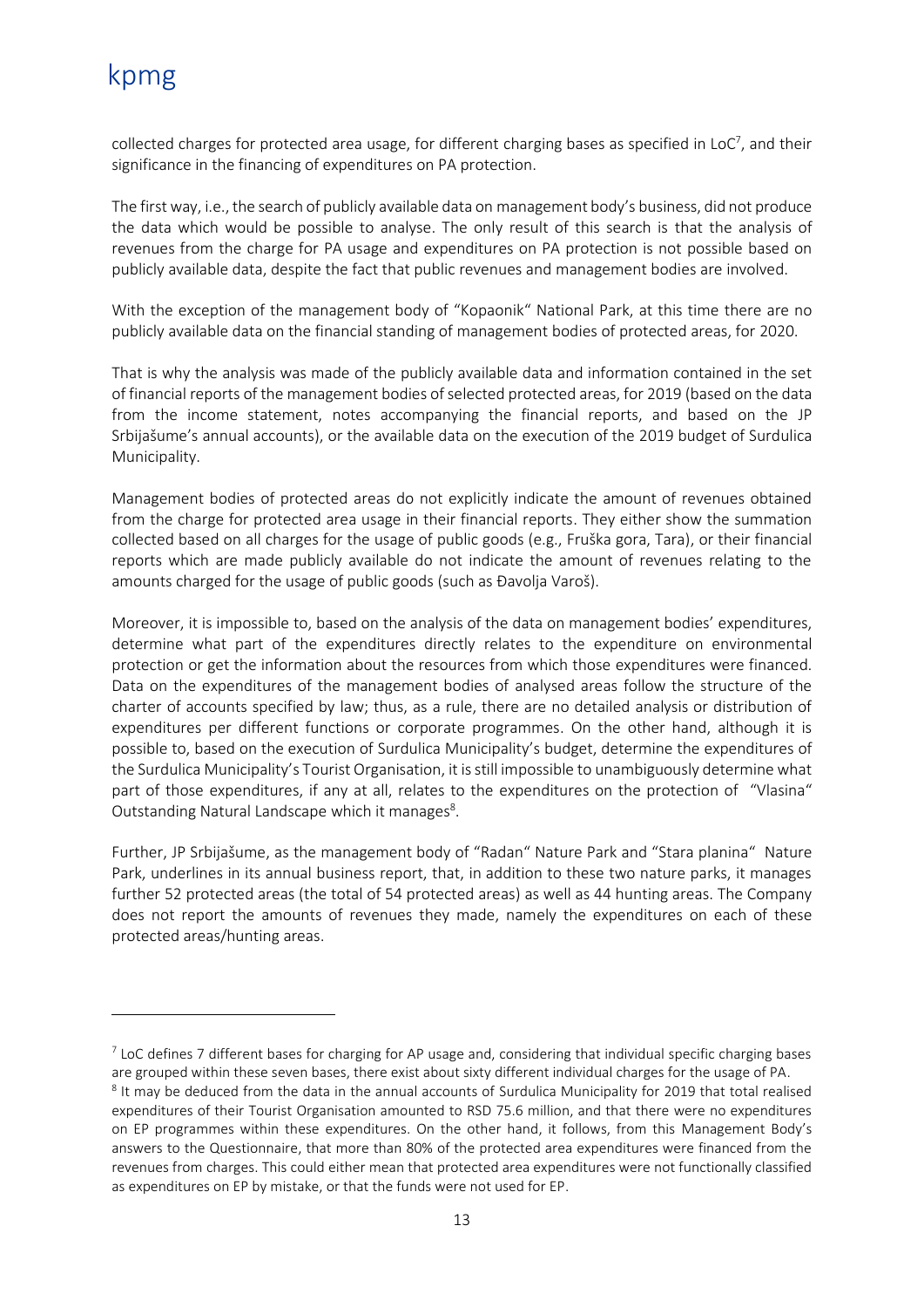In addition, Planinka ad from Kuršumlija, besides being the management body of Đavolja Varoš Natural Monument, is also involved in Prolom natural water bottling; also doing business within this Company is Prolom Banja Special Hospital for Recovery and Rehabilitation which has two profit-centres: Prolom Banja and Lukovska Banja. Just like in the case of JP Srbijašume, considering that the Company does not report separately about each of these business segments, it is not possible to determine which part of the expenditures relates to the environmental protection of Đavolja Varoš Natural Monument, i.e., what is the amount charged for the usage of this area.

Bearing in mind the above stated, it may be concluded that this PA management bodies' (un)established reporting system is untransparent and does not allow any analysis of the charge for usage of protected area, neither as a corrective or fiscal instrument.

That is why the analysis below is based entirely on the data collected through the Questionnaire which was answered by the management bodies of ten selected PAs.

### <span id="page-15-0"></span>3.2. Scope, structure, and relative significance of revenues from the charge for the usage of protected area

The Table below shows revenues from charge for protected area usage, obtained in 2019 and 2020, from the highest to lowest as obtained in 2020

| <b>Protected area</b> | 2019  | 2020  |  |
|-----------------------|-------|-------|--|
| Fruška Gora           | 101.6 | 107.1 |  |
| <b>Derdap</b>         | 75.4  | 76.5  |  |
| Kopaonik              | 35.6  | 49.2  |  |
| Radan                 | 38.5  | 38.5  |  |
| Tara                  | 39.0  | 36.2  |  |
| Stara planina         | 35.8  | 35.8  |  |
| Vlasina               | 34.5  | 34.5  |  |
| Šargan - Mokra Gora   | 34.6  | 29.4  |  |
| Uvac                  | 13.2  | 13.1  |  |
| Đavolja Varoš         | 3.8   | 1.9   |  |

Table 3 Revenues from the charge for PA usage, in RSD Mil.

Considering that the charged amount depends on the size and type of the protected area concerned, the focus of this analysis was on the structure of these revenues and their relative significance in financing the expenditures on PA, considering that those are possible to compare. Figure 7 shows the average structure of revenues from the PA usage charge obtained in 2019 and 2020, and Figure 8 shows the structure of revenues from the charge for carrying out a business activity, which is the single charging-basis category that is contributing most revenue.

#### Figure 7 Structure of revenues from charge for PA usage, average for 2019 and 2020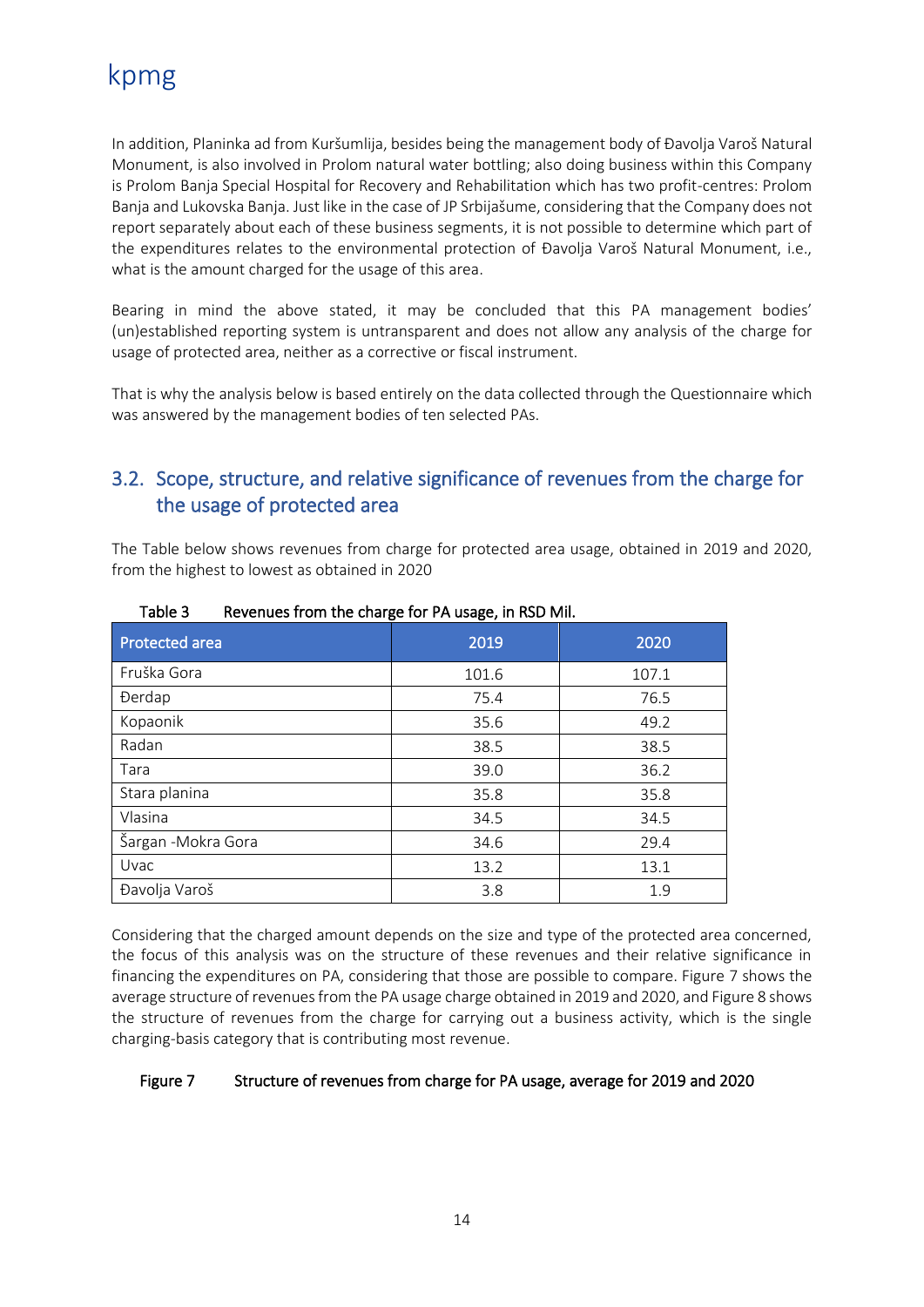

#### Figure 8 Structure of revenues from charge for carrying out a business activity, average for 2019 and 2020



Table 4 provides an overview of the answers given by PA management bodies to the questions from the Questionnaire which, among other things, include the management bodies' assessment of the relative significance of revenues from charge for protected area usage for financing the expenditures on protected area.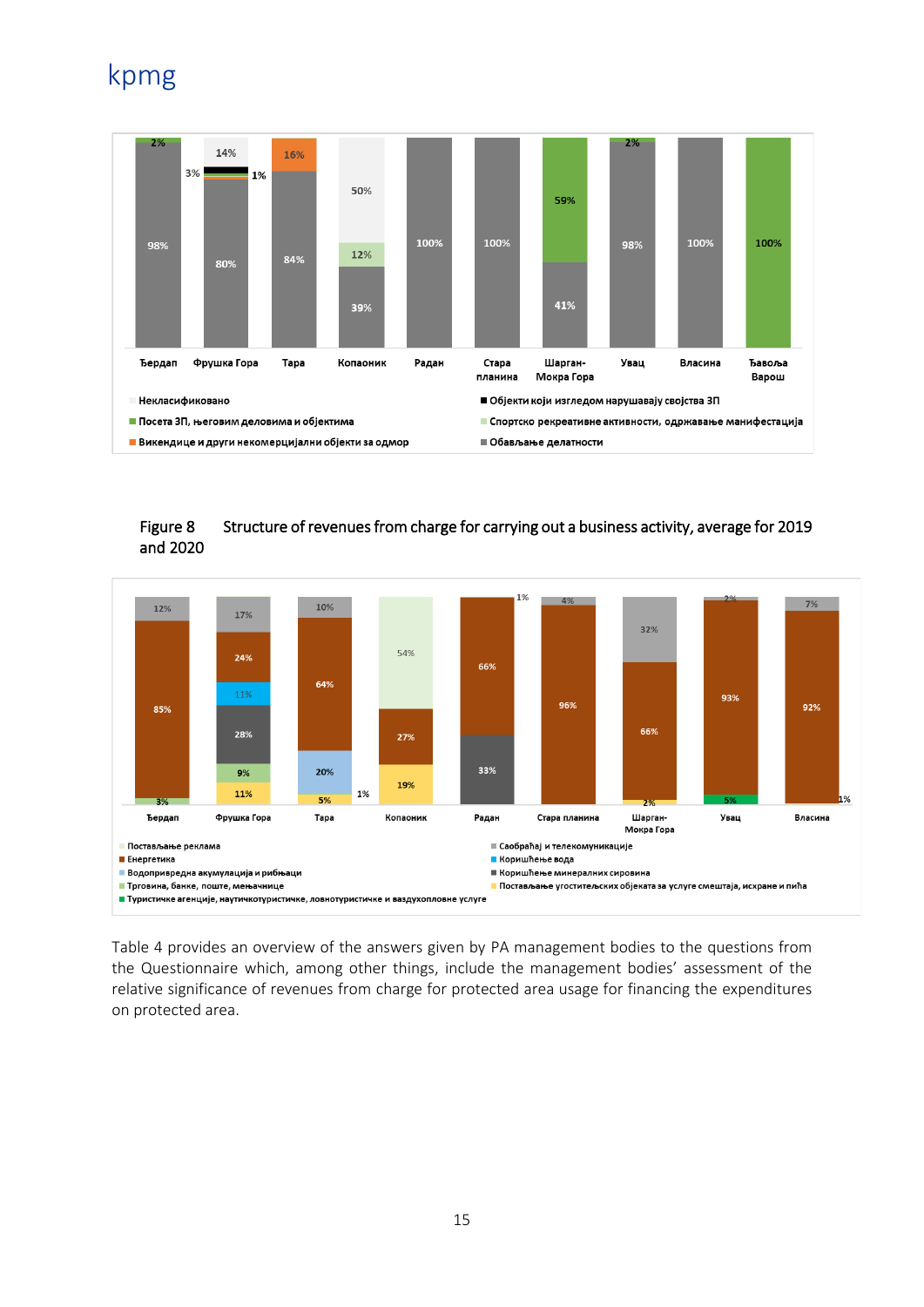| Заштићено подручје                 | Чинилац са најзначајнијим утицајем на приходе од накнаде | $\vert$ Приходи од накнада у 2020. у $\vert$ утицај Ковида, да/не<br>односу на 2019, % промене |    | Учешће прихода од накнада<br>у финансирању расхода,<br>распон у % |
|------------------------------------|----------------------------------------------------------|------------------------------------------------------------------------------------------------|----|-------------------------------------------------------------------|
| Ђердап                             | Максимални износи накнада прописани ЗоН                  | 0%                                                                                             | Да | $30 - 40$                                                         |
|                                    | 1. Основи плаћања прописани ЗоН                          |                                                                                                |    |                                                                   |
|                                    | 2. Максимални износи накнада прописани ЗоН               |                                                                                                |    |                                                                   |
| Фрушка Гора                        | 3. Број корисника                                        | 0%                                                                                             | He | $20 - 30$                                                         |
|                                    | 1. Основи плаћања прописани ЗоН                          |                                                                                                |    |                                                                   |
| Tapa                               | 2. Број корисника                                        | 0%                                                                                             | He | $10 - 20$                                                         |
|                                    | 1. Број корисника                                        |                                                                                                |    |                                                                   |
|                                    | 2. Основи плаћања прописани ЗоН                          |                                                                                                |    |                                                                   |
| Копаоник                           | 3. Максимални износи накнада прописани ЗоН               | већи 33%                                                                                       | He | 40-50                                                             |
|                                    | 1. Основи плаћања прописани ЗоН                          |                                                                                                |    |                                                                   |
|                                    | 2. Друго - одлагање наплате услед жалби корисника ЗП на  |                                                                                                |    |                                                                   |
|                                    | решења другостепеном органу (Министарство ЗЖС)           |                                                                                                |    |                                                                   |
|                                    | 3. Број корисника                                        |                                                                                                |    |                                                                   |
| Радан                              | 4. Максимални износи накнада прописани ЗоН               | 0%                                                                                             | He | 70-80                                                             |
|                                    | 1. Основи плаћања прописани ЗоН                          |                                                                                                |    |                                                                   |
|                                    | 2. Друго - одлагање наплате услед жалби корисника ЗП на  |                                                                                                |    |                                                                   |
|                                    | решења другостепеном органу (Министарство ЗЖС)           |                                                                                                |    |                                                                   |
|                                    | 3. Број корисника                                        |                                                                                                |    |                                                                   |
| Стара планина                      | 4. Максимални износи накнада прописани ЗоН               | 0%                                                                                             | He | 70-80                                                             |
| Шарган - Мокра Гора Број корисника |                                                          | мањи 15%                                                                                       | да | преко 80                                                          |
|                                    | 1. Основи плаћања прописани ЗоН                          |                                                                                                |    |                                                                   |
| Увац                               | 2. Број корисника                                        | 0%                                                                                             | Да | $20 - 30$                                                         |
| Власина                            | Основи плаћања прописани ЗоН                             | 0%                                                                                             | He | преко 80                                                          |
|                                    | 1. Број корисника                                        |                                                                                                |    |                                                                   |
| Ђавоља Варош                       | 2. Максимални износи накнада прописани ЗоН               | мањи 50%                                                                                       | Да | 40-50                                                             |

### Table 4 Overview of the PA management bodies' answers to questions from the Questionnaire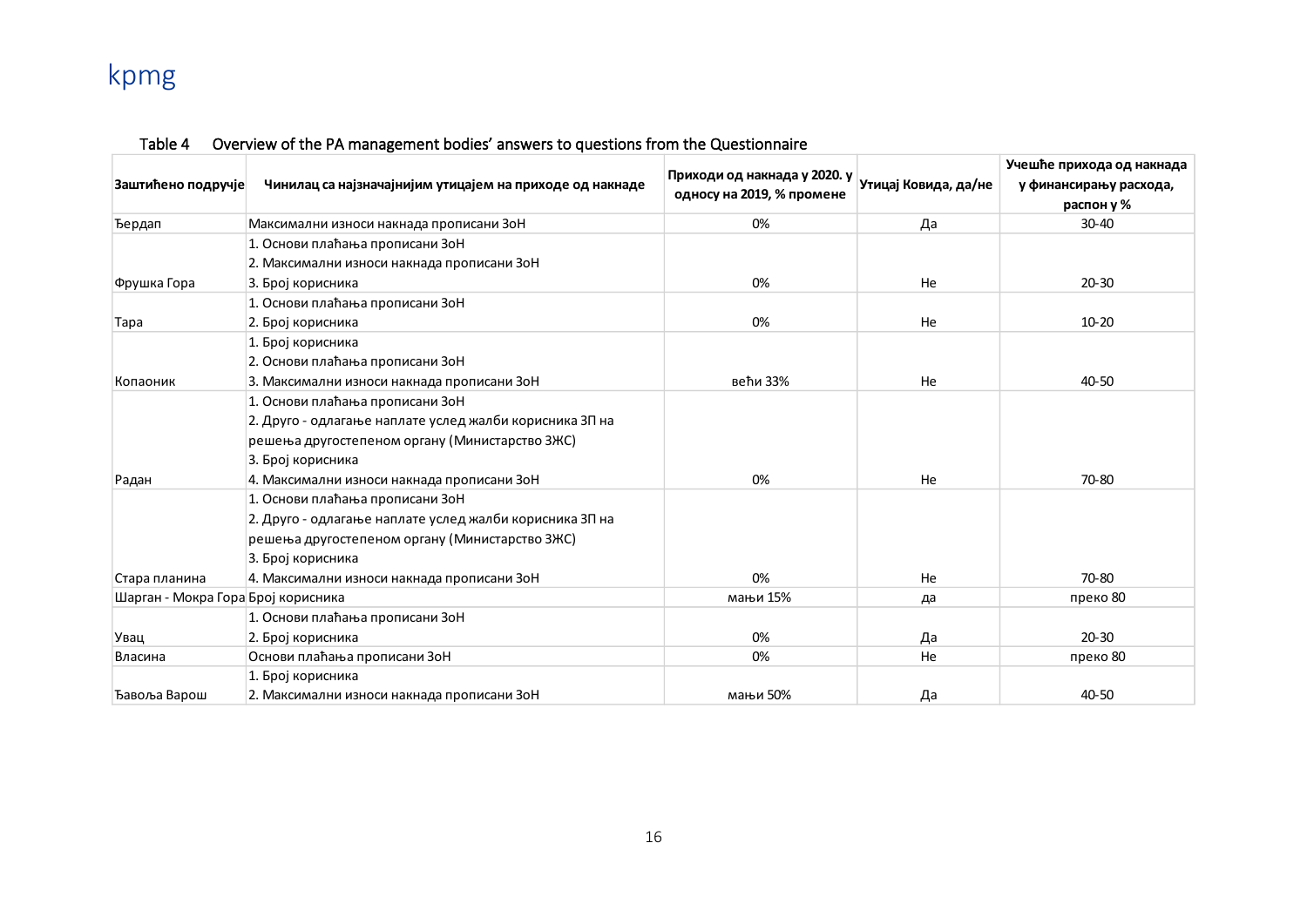The following observations were derived based on the data presented above:

- (1) In all observed PAs, the sum of revenues from the charge for PA usage slightly increased (2.7%) in 2020 compared with 2019. However, taking into consideration the revenue fluctuation across individual PAs (revenues vary form an increase of 38.3% for Kopaonik PA to a fall of 50% for Đavolja Varoš PA), no general trend can be identified.
- (2) Predominating in the structure of revenues are revenues from charge for carrying out a business activity (83% in 2019 and 82% in 2020), and revenues from charge for PA visiting are the only other relatively significant revenues (6% in 2019 and 5% in 2020). All other charging bases may be deemed to be negligible in the observed PAs.
- (3) Within the revenues from charge for carrying out a business activity, the most significant revenues come from charge for the erection of facilities for carrying out an energy-related business activity, which, in both years, account for more than a half of total revenues from charges. Then follow revenues from charge for carrying out a transport or telecommunication–related business activity (8% of the total revenues, in both of the observed years). The revenues form these two charging categories are present in all the observed PAs, with the exception of Đavolja Varoš which obtains 100% of their revenues from the charge for PA visiting.
- (4) The revenues from charge for exploitation of mineral resources are present in only 2 of the 10 observed PAs (Fruška Gora and Radan) in which they have relatively significantly contributed to the total revenues (on average, about one fifth in Fruškaj Gori and about one third in Radan).
- (5) Revenues from charge for water usage are present only in Fruška Gora PA (on average, they account for about 8% of the total revenues), and revenues from charge for water accumulations are present in Tara PA (about 17% of the total revenues).
- (6) With some exceptions, revenues from charges are contributing less to the financing expenditures on PA in larger PAs (typically less than 50%), while, in smaller PAs, revenues from charge are contributing more to expenditure financing (typically more than 70%).
- (7) In the sample of 10 observed PAs, changing the charging basis for the usage of water would result in a decrease of revenues only in Fruška Gora PA, but not even in this PA would it have any significant impact on the expenditure levels considering that the share of revenues from all charges in this PA in financing the expenditures is 20% and 30%. It follows that less than 3% of total expenditures would require additional financing.
- (8) Changing the charging basis for the exploitation of mineral resources, however, could have a more significant impact on the revenues from charges in those PAs in which mineral resources are being exploited, thanks to their relatively significant share in the total revenues. It is impossible to say how great this impact would be without the data on the square footage of the exploitation field since it would constitute this charging basis.
- (9) According to the assessment by the PA management bodies, the largest impact on the obtained revenues comes from the number of users (as indicated by 8 out 10 PAs), then follow the charging bases defined by LoC (7 out of 10 PAs), and maximum amounts specified in LoC (6 out of 10 PAs). Bearing in mind the intention behind PA declaring and the regimes specified by law, an increase in the number of users who carry out a business activity in the PA cannot be deemed a suitable way to increase revenues from charges. The fact that PA management bodies believe that charging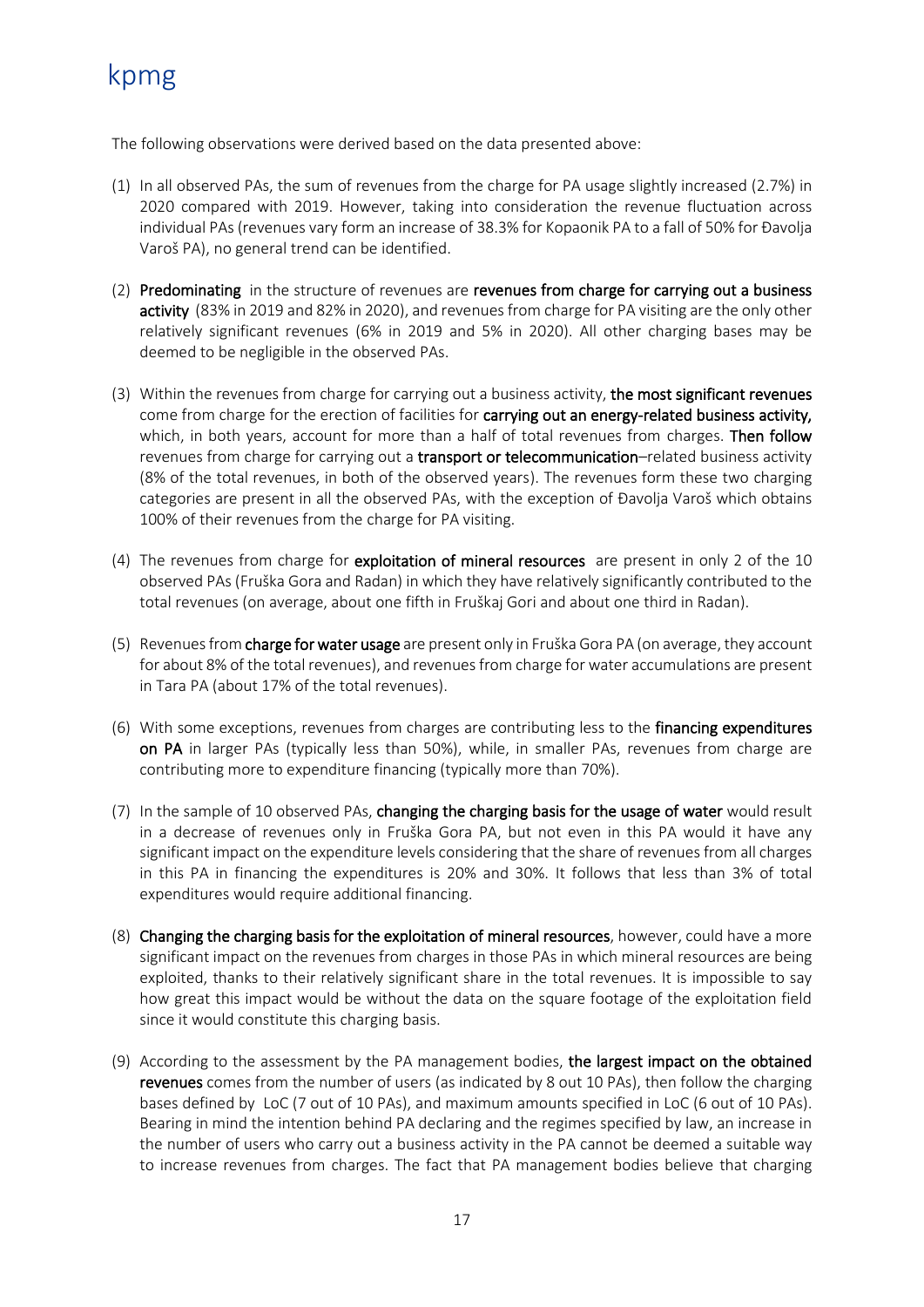bases have a significant impact on the level of obtained revenues suggests that there is a need for them to be redefined.

(10)The share of revenues from charges in financing the expenditure on PA (in more than a half of the observed PAs they finance less than a half of expenditures) suggests, however, that charge for the usage of PA cannot be deemed to be the primary source of funds for PA preservation and promotion and that the funds for this purpose need to be provided from other sources.

Generally speaking, the present regulation of charges for protected area usage features multiple shortcomings, the following two being the most significant among them.

First, it does not provide for any transparency at all when it comes to the collection levels and how the funds are spent based on this public revenue.

Second, the diverse set of charging bases for protected area usage includes the bases which are supposed to have a corrective effect (deterring from usage), the bases which are supposed to be of purely revenue-related character and connected with costs of PA maintenance (charges for visits and organisation of events, for instance), but also those in which these two objectives are mixed (charge for carrying out a business activity in the PA). This division is implicit and does not create consistent incentives for PA protection, nor does it create such incentives for the users or the PA management bodies.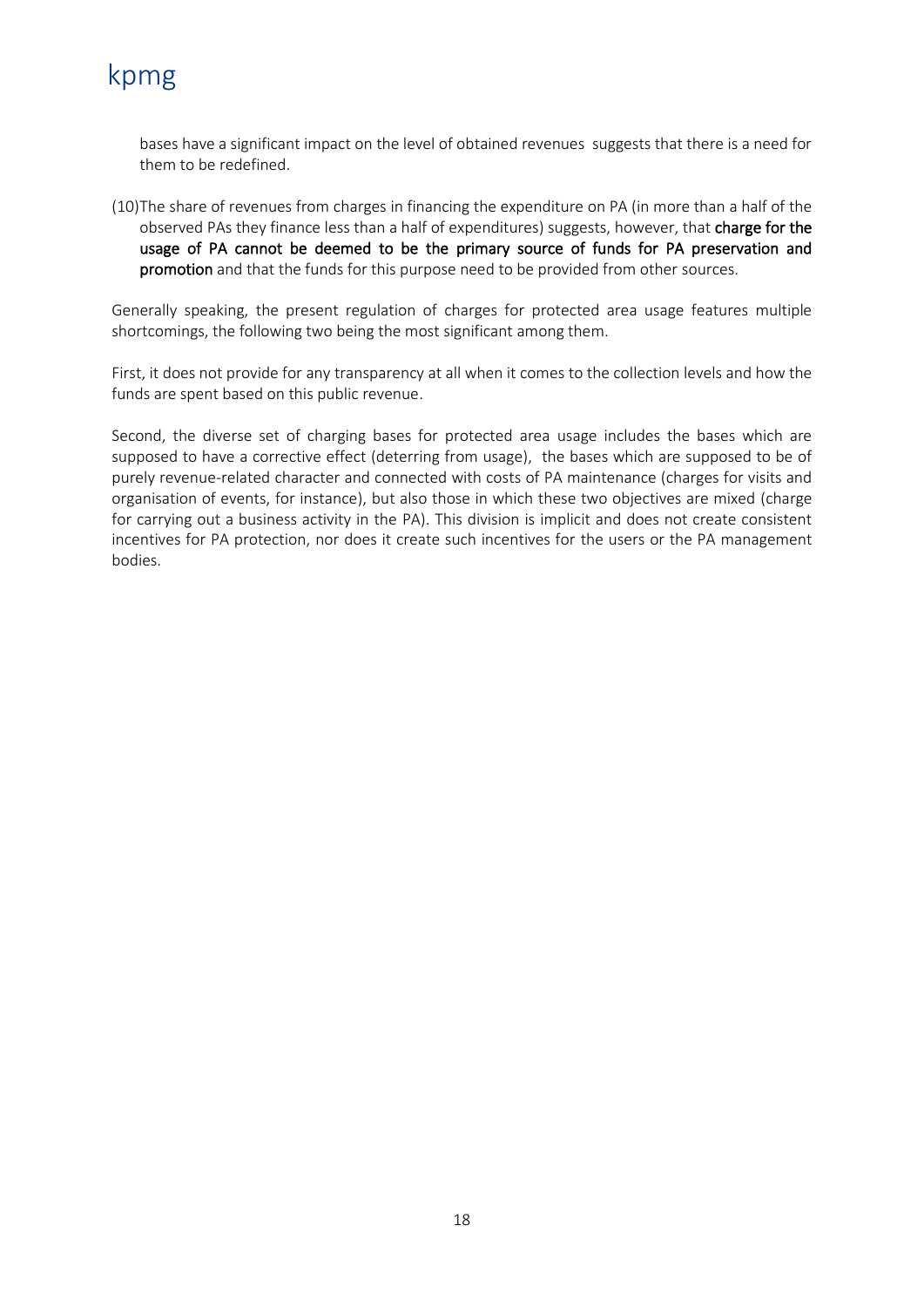### <span id="page-20-0"></span>4. Recommendations

Recommendations for legislative amendments, both of LoC and the bylaws adopted based on LoC, relating to charge for environmental protection and improvement and charge for protected area usage, which were given in the first report within this Project<sup>9</sup>, are fully supported by the findings of the analysis presented in this Report.

The essential goal of these proposals is to ensure consistent implementation of the widely-accepted 'polluter pays' principle. The implementation of this principle requires that the system of environmental charges primarily constitutes a corrective mechanism with income effect<sup>10</sup>. If it is correctly set up, it will have a significant effect on behaviour (minimising the pollution emissions) which, on the other hand, also minimises the payment base. That is why the income effect, in a correctly set up mechanism, may be looked at only as a supplementary source for the financing of environmental protection.

In the domain of charge for environmental protection and improvement, this goal is to be achieved through the following crucial elements of the proposal for improvement:

- (1) Merging the charge for environmental protection and improvement and the pollution charge so that the pollution charge becomes the sum of the two components:
	- a fixed part determined according to the number of substances whose measuring is required by law, and
	- a variable part determined according to the level of SO2, NO2, PM, NH2 and NMVOC emissions and waste production/disposal levels.
- (2) Expansion:
	- of the list of matters covered by the charge for ammonia and NMVOC
	- of the coverage of payers to include all who have a reporting duty (not only persons holding the mandatory IPPC permit)
- (3) Gradually raising the level of charge per emission (by 10% in each of the next three years)
- (4) Maintaining the charge for transport of dangerous matter (a part of present CEPI)
- (5) Increasing the share of revenues which belong to the LSGU: 50% instead of present 40%
- (6) Integrated register of polluters (national and local) which would record all who are imposed the obligation to measure the emissions of specified matter, with the location of the emitting plant.

Accepting the proposal for improvement in the domain of the charge for protected area usage, in addition to the proposed change of the base for the charge for usage of waters and mineral resources (PA surface area occupied by the activities, instead of the quantity of product made), and detailed specification of the administrative procedure for charge payment exemption for the payers who, through their activities, contribute to the PA protection and improvement, would all contribute to the achievement of the same goal and are implementable in a short term.

The findings of the analysis presented in this Report, however, suggest that full achievement of the PA protection goals would require a thorough revision of all – now more than 80 – charging bases for the charge for PA usage. The outcome of this revision should include, among other things, a clear

<sup>&</sup>lt;sup>9</sup> "Proposal for the improvement of charges for pollution, environmental protection and promotion, and usage of protected areas", April 2021

 $10$  As opposed to the corrective mechanism with price effect, such as subsidies, for example.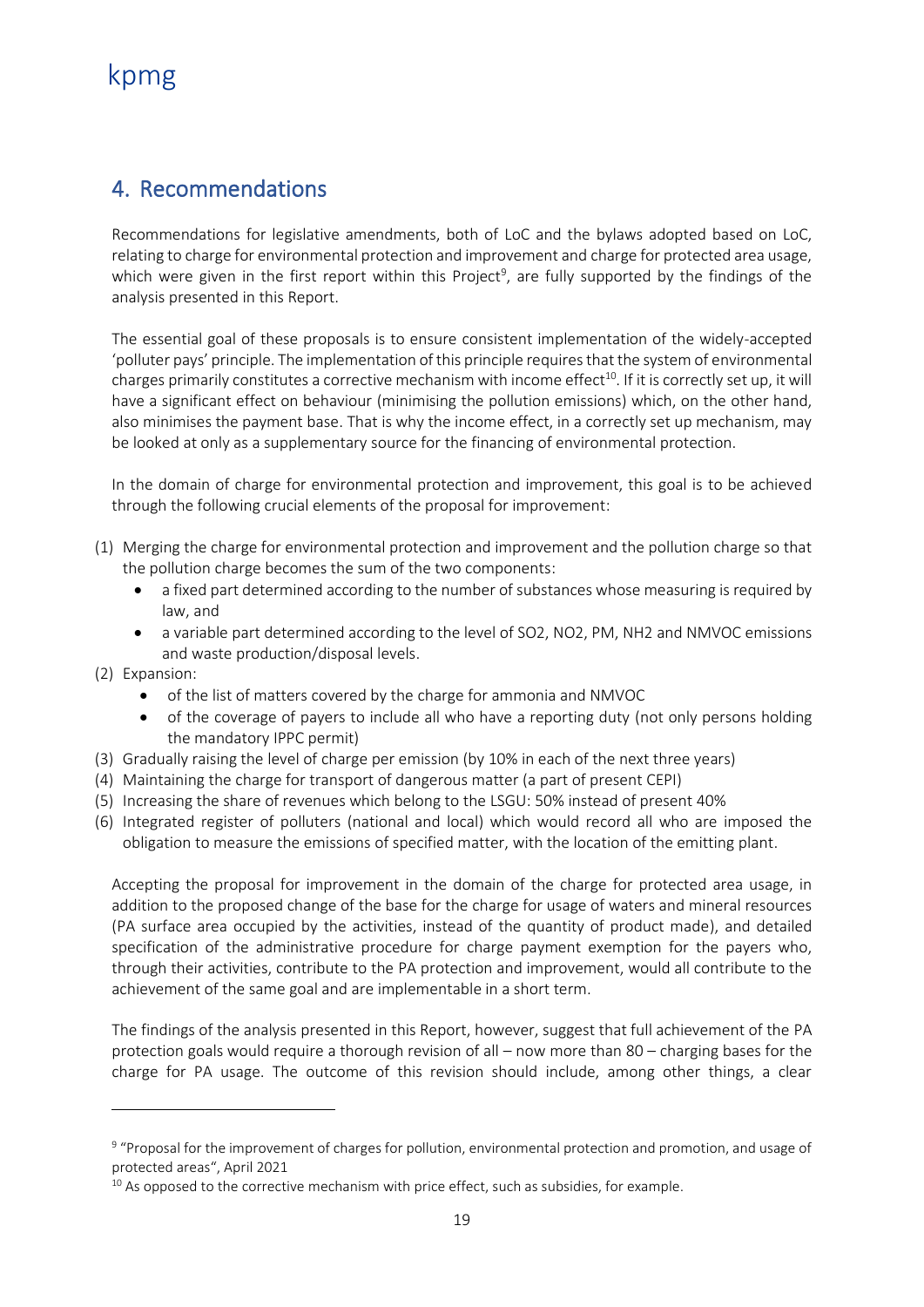classification of charging bases in accordance with the desired effect of the charge (corrective/incomerelated), as well as the distinction between the bases representing the provision of management body's/protected area services.

The implementation of the proposed changes would improve the efficiency and effectiveness of the environmental charge policy which should be based on the formally accepted and legislatively specified 'polluter pays' principle.

Recommendations with regard to improvement – or, in the case of the charge for protected area usage – for the establishment of transparency, based on the findings of the analysis presented in this Report, concern both to the revenues and the expenditures side of environmental policy.

First, it is necessary that the Ministry of Finance, Treasury Administration, removes technical problems and establish a system in accordance of which charge for PA usage would be paid to the payment account for public revenues and from which it would be directed to the management bodies of the PAs for whose usage they were paid.<sup>11</sup> Namely, the analysis showed that, at this moment, neither the Ministry of Finance nor the Ministry of Environmental Protection have available the complete data about the total amount collected or the amount collected on individual bases.

Second, it is necessary to impose the obligation on management bodies to submit to the Ministry of Environmental Protection and publish on their websites, the annually obtained revenues from the charge for PA usage, in total and per individual bases, as well as their expenditures on PA protection in that same period, in total and per individual programmes.

In addition to being a completely untransparent system, the lack of data on revenues from charges and expenditures on PA protection prevent the implementation of environmental policy in this domain.

Third, it is necessary to considerably improve the reporting on budget execution per functional classification, so as to enable clear identification of the level and structure of expenditures on environmental protection and ensure data comparability between different government levels and within the same level of government.

An important presumption for effective implementation of proposed changes is, among other things, the strengthening of local capacity to formulate and implement the environmental policy in accordance with local and national goals. This requires supporting local self-government units in, among other things, the following domains:

- Identification of local polluters,
- Strategic planning of EP,
- Improvement of the way in which EP projects are selected, planned, and reported about,
- Providing clear guidelines for allocation of EP programmes according to the standards of functional classification of expenditures.

The Ministry for Environmental Protection should have the leading role in providing support to LSGUs in these domains. However, the role of donor community could have a decisive effect on launching and implementing the programme of training the persons employed in local administrations, in all abovementioned domains.

 $11$  Annex 3 of this Report provides a detailed explanation of legal presumptions for the implementation of this proposal.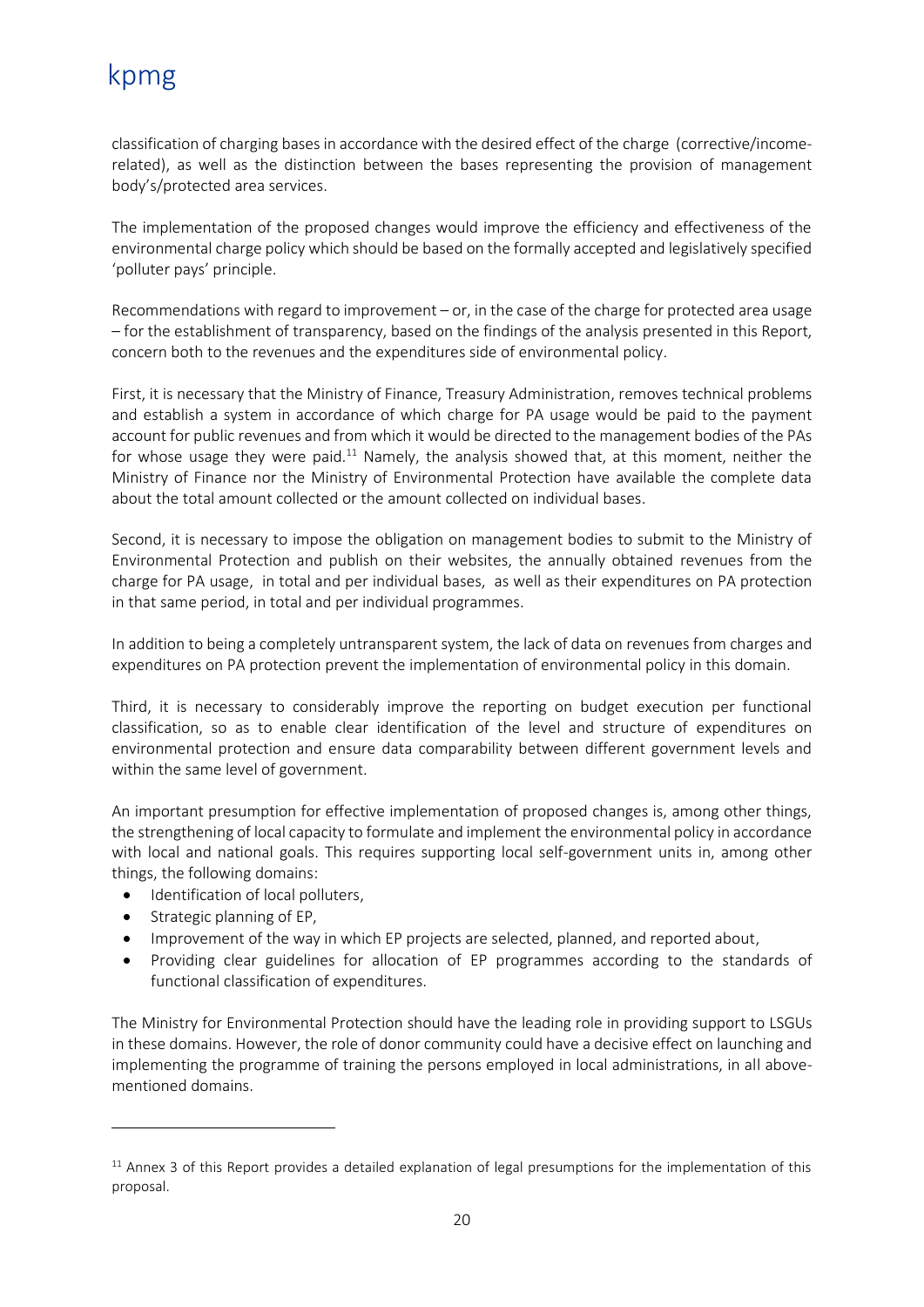### <span id="page-22-0"></span>Annex 1: Functional classification of expenditures on EP

Environmental classification was made based on the classification of environmental activities as processed in the Statistical Office of the European Union's system for collection of economic environmental data.

Category 5 – Environmental protection is divided into groups, as follows:

- 51 Waste management;
- 52 Waste water management;
- 53 Pollution reduction;
- 54 Protection of flora, fauna, and landscape;
- 55 Environmental protection R&D;
- 56 Environmental protection unclassified elsewhere.

Group 51 - Waste management covers class 510 - Waste management (KU) comprising:

- Waste collection, treatment, and disposal. Waste collection includes cleaning of streets, squares, paths, markets, public gardens, parks, etc.; collection of all types of waste, either selectively according to the type of waste, or non-selective collection of all types of waste, and transportation of waste to the place of treatment or disposal. Waste treatment implies any method or process which is used to change physical, chemical, or biological form or composition of waste, so as to neutralise it, make it harmless, suitable for safe transportation, suitable for recycling, storing, or compressing. Waste disposal implies final disposal of the waste which is not intended for further use, on landfills, underground depositories, into the sea, or in other suitable manner;
- − administration, supervision, inspection, operation or support to the systems for waste collection, treatment, and disposal;
- − grants, transfers or subsidies to support the operation, construction, maintenance, or improvement of such systems.

It includes : collection, treatment, and disposal of nuclear waste.

Group 52 – Waste water management includes class 520 – Waste water management (KU) comprising:

- systems for waste water removal and treatment. Systems for waste water removal includes the management and construction of the systems of collectors, pipelines, and pumps for removal of all types of waste waters (rain water, residential wastewaters, and other available wastewaters) from the place of their production to the place where wastewater is emptied into the surface water. Wastewater treatment includes any form of mechanical, biological, or advanced treatment of wastewater to satisfy suitable environmental protection standards or other qualitative norms;
- − administration , supervision, inspection, operation, and support to the wastewater removal and treatment systems;
- − grants, transfers, or subsidies to support the operation, construction, maintenance, or improvement of such systems.

Group 53 - Pollution reduction includes class 530 - Pollution reduction (KU) comprising:

activities relating to the protection of air and climate, soil and underground waters, noise, the reduction of noise and vibrations, and protection against radiation. These activities include construction, maintenance, operation of monitoring systems and stations (with the exception of meteorological stations); creation of different types of protection against noise, including the covering of motorway or railway sections which pass through cities with noise-reducing coatings; measures to reduce the pollution of waterways; measures for control or prevention of the emissions of green-house gases and other pollutants which negatively affect the air quality;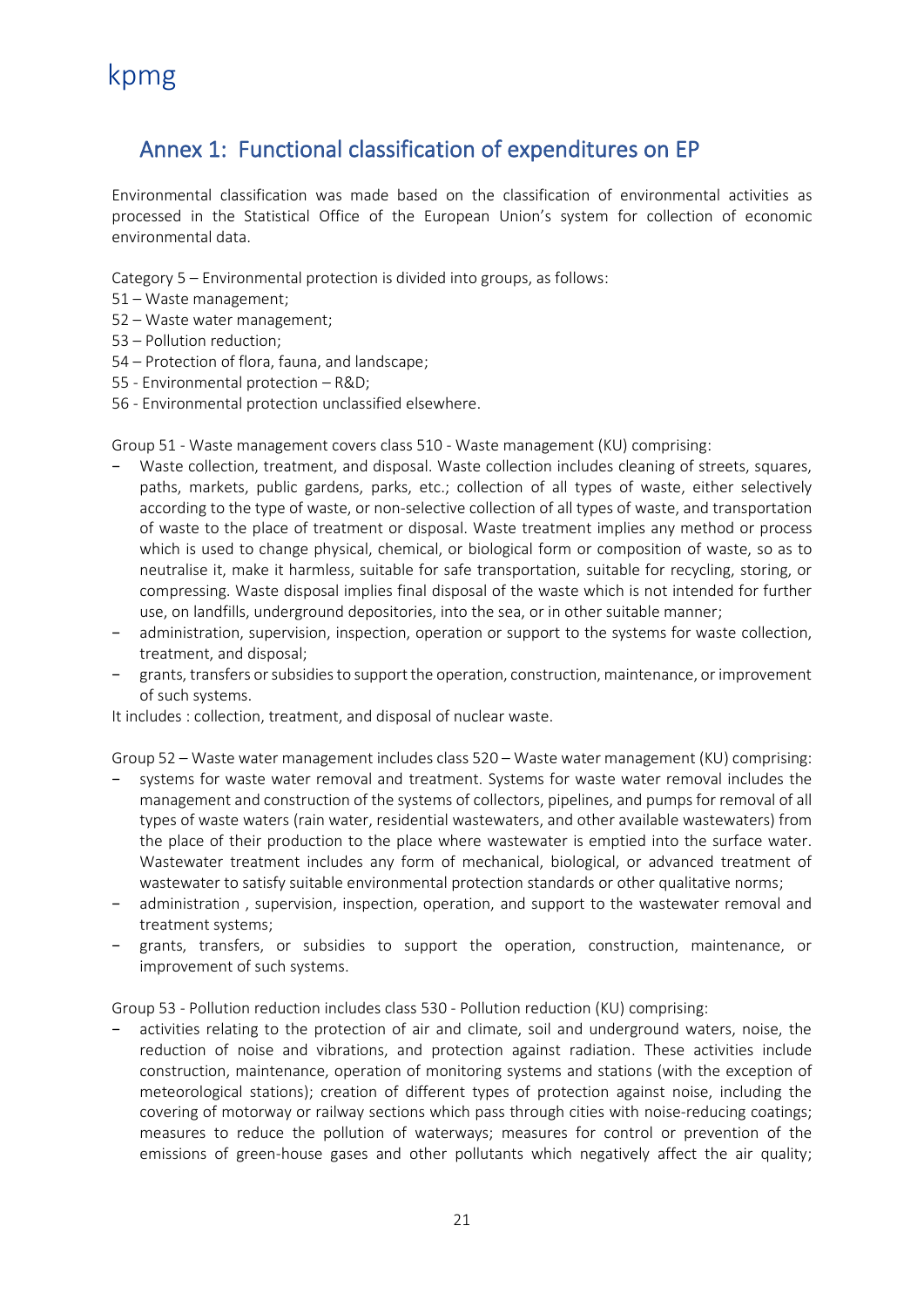construction, maintenance, and operation of the installations for polluted soil decontamination and pollutant storage; pollutant transportation;

- administration, supervision, inspection, operation, or support to the activities relating to pollution reduction and control;
- − grants, loans, transfers, or subsidies to support the pollution reduction and control activities.

Group 54 – Protection of flora and fauna and landscape covers class 540 – Protection of flora and fauna and landscape (KU) comprising:

- activities relating to the protection of flora and fauna (including the renewal of extinct species and the protection of threatened species); protection of habitats (including the management of national parks and reserves) and protection landscape to conserve esthetical value (including the reshaping of damaged landscapes to increase their aesthetic value and the rehabilitation of abandoned mines and pits);
- administration, supervision, inspection, operation, or support to the activities relating to the protection of flora and fauna and landscape;
- grants, loans, transfers, or subsidies to support the activities relating to the protection of flora and fauna and landscape.

Group 55 - Environmental protection – research and development, covers class 550 - Environmental protection – research and development (KU) comprising:

- administration and operation of public authorities and organisations engaged in applied research and experimental development related to environmental protection;
- grants, loans, transfers or subsidies to support applied research and experimental development related to environmental protection undertaken by non-government bodies, such as research institutes and universities.

It excludes: basic research (140).

Group 56 - Environmental protection unclassified elsewhere covers class 560 - Environmental protection unclassified elsewhere (KU) comprising:

- administration, management, regulation, supervision, operation and support to the activities such as development, administration, coordination and monitoring of rules, plans, programmes, and budgets for the promotion of environmental protection; development and implementation of regulations and standards for the provision of environmental protection services;
- − development and provision of general information, technical documentation and statistical data relating to environmental protection.

It includes : environmental protection operations and services which cannot be classified under (51), (52), (53), (54) or (55).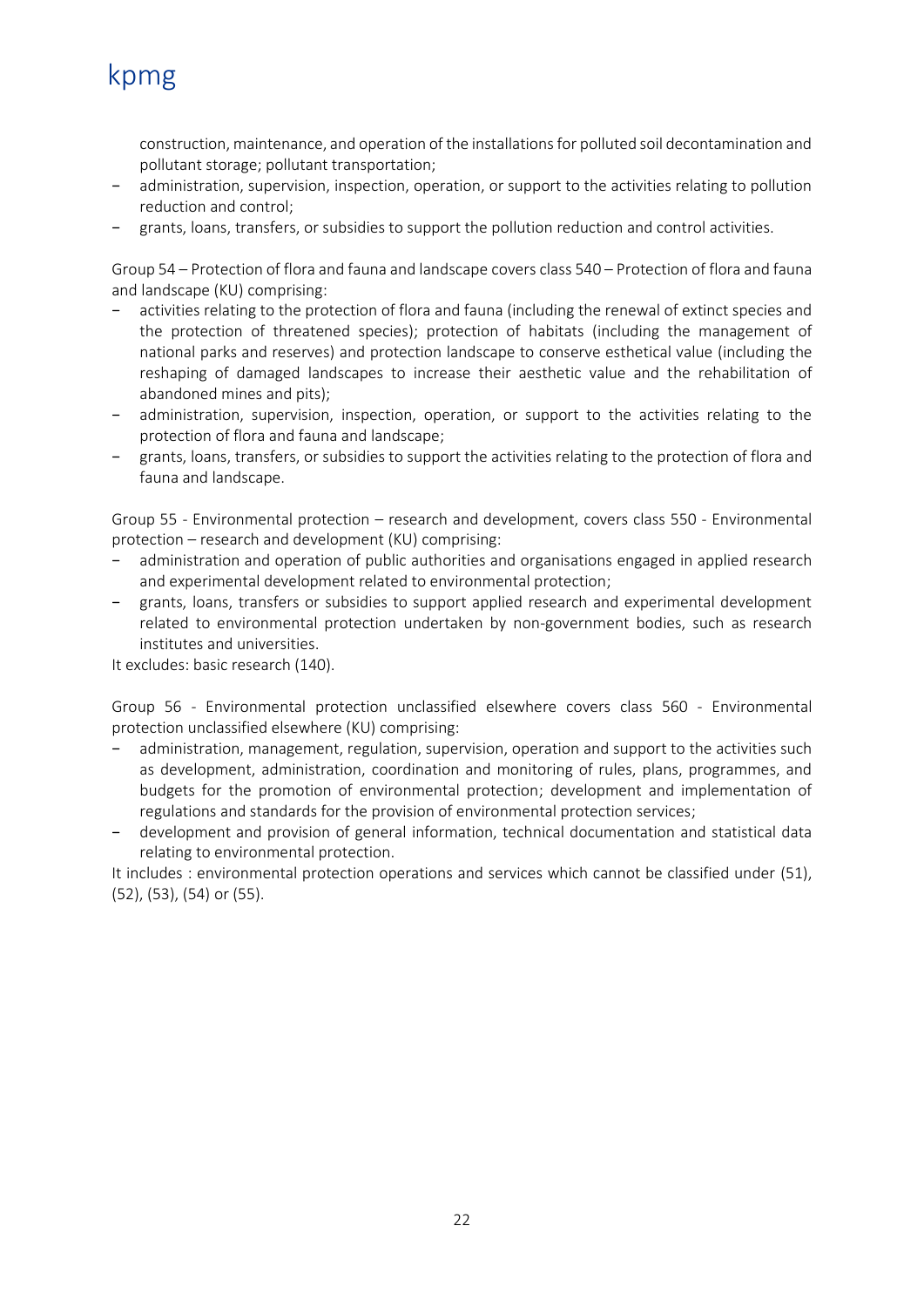### <span id="page-24-0"></span>Annex 2: Questionnaire for protected areas

- 1. Please circle a letter to indicate which of the following factors has the highest impact on the revenues from the charge for the usage of protected area. If you circle more than one factor, please indicate their ranking by entering No 1 for the most significant one, and so on.
	- a ) number of users
	- b ) charging bases as defined by the Law on Charges for the Usage of Public Goods (the Law)
	- c ) maximum level of charge defined by the Law
	- d ) other: \_\_\_\_\_\_\_\_\_\_\_\_\_\_\_\_\_\_\_\_\_\_\_\_\_\_\_\_\_\_\_\_\_\_\_\_\_\_\_\_\_\_\_\_\_\_\_\_\_\_\_\_\_\_\_\_\_\_\_\_\_\_
- 2. Revenues from the charge for the usage of protected area in 2020, compared with 2019, were:

a ) approximately the same b) smaller \_\_\_\_% c) larger \_\_\_\_%

In case you answer under b) or c), lease also insert the relevant number.

3. Did the crises caused by Covid-19 pandemic have a material impact on the revenues in 2020, compared with 2019?

YES NO

4. In what percent are the protected area's expenditures financed from the revenues from the charge:

a ) up to 10% b) 10% - 20% c) 20% - 30% d ) 30% - 40% e) 40% - 50% f) 50% - 60% g ) 60% - 70% h) 70% - 80% i) more than 80%

5. Please insert in the table below all charges for the usage of protected area that were laid down in 2019 and 2020.

|          | Laid down<br>No Name of the charge from Annex 5 to the Law on |          | Obtained revenues, RSD |      |
|----------|---------------------------------------------------------------|----------|------------------------|------|
|          | Charges for the Usage of Public Goods                         | $level*$ | 2019                   | 2020 |
|          |                                                               |          |                        |      |
| 2.       |                                                               |          |                        |      |
| 13.      |                                                               |          |                        |      |
| 14.      |                                                               |          |                        |      |
| $\cdots$ |                                                               |          |                        |      |
|          | Total                                                         |          |                        |      |

\*If different than the maximum level provided by law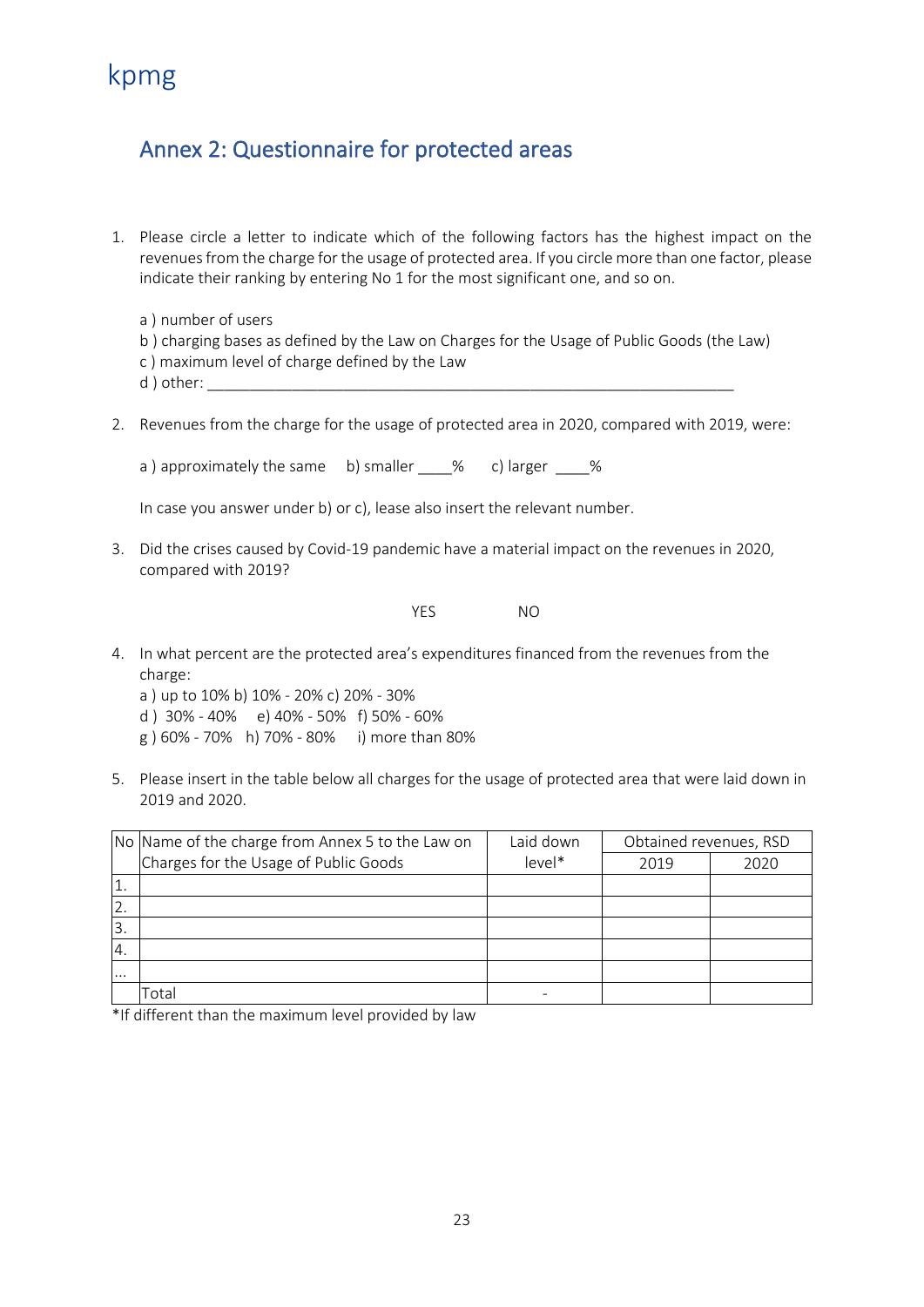### <span id="page-25-0"></span>Annex 3: The base for payment of charge for PA usage to the account for public revenues

According to the Law on Budget System (OG RS, No 54/2009, ..., 149/2020, hereinafter: LBS):

- 1. Charge for the usage of protected areas (CUPA) is public revenue considering that:
	- − It is obtained through mandatory payments made by legal and natural persons who use the protected area (Art. 2(14) of LBS),
	- − Protected areas (PAs), in accordance with Art. 4(26) of the Law on Nature Protection (OG RS, Nos 36/2009, ..., 95/2018 other law), are areas of general interest, and in accordance with Art. 3 of the Law on Public Property (OG RS, No 72/2011, ..., 153/2020) they are public property
	- − It was introduced by the Law on Charge for the Usage of Public Goods (OG RS, Nos 95/2018 and 49/2019, hereinafter: LoC) which, in Art. 2(1) defines it as public revenue.
- 2. Users of public resources are determined either based on the manner in which they were founded or based on the share of public funds in the total income – in accordance with the definition from Art. 2(5) of LBS.
- 3. The Treasury Administration (TA) carries out, among other things, the following tasks:
	- − Open and maintain payment accounts for public revenues Art. 93(9)(2) of LBS
	- − Open and maintain subaccounts, not only of the users of public revenues (included or not included in the consolidated treasury account system), but also of other legal persons outside the public sector  $-$  Art. 93(9)(4) of LBS
	- Maintain other accounts in accordance with the law and other regulations Art. 93(9)(6) of LBS

Taking into consideration the above-mentioned provisions of LBS, there are no legal obstacles for the TA to, from a specific account for payment of CUPA, transfer the funds to a suitable PA management body (PAMB), provided the LoC laid down that:

(1) CUPA is to be paid to a specific account for public revenues that is open with the TA;

- (2) the TA transfers the funds from that account to the PAMB indicated in the payment order;
- (3) the PAMB is obliged to open a subaccount with the TA;
- (4) the PAMB who fails to open a subaccount with the TA cannot charge CUPA.

Since relevant operations of the TA would be in accordance with the above-mentioned provisions of Art. 93 of LBS.

It is important to point out that these operations do not constitute allocation of paid-in public revenues which, in accordance with Art. 93(9)(3) of LBS, since such allocations are made only to the subaccounts of different levels of government; rather, these operations constitute the maintenance of subaccounts/accounts in accordance with the law and regulations.

Further, it is necessary to point out the fact that more than 95% of all PAMBs are user of public revenues because they are either public enterprises or companies founded by the Republic, the AP or the LSGU, or an organisation founded by the Republic, the AP, or the LSGU. In other words, the number of new accounts that the TA would have to open for the PAMBs would be very small.

Here below follows a proposal for relevant amendments to the LoC, with the amendments inserted in red letters.